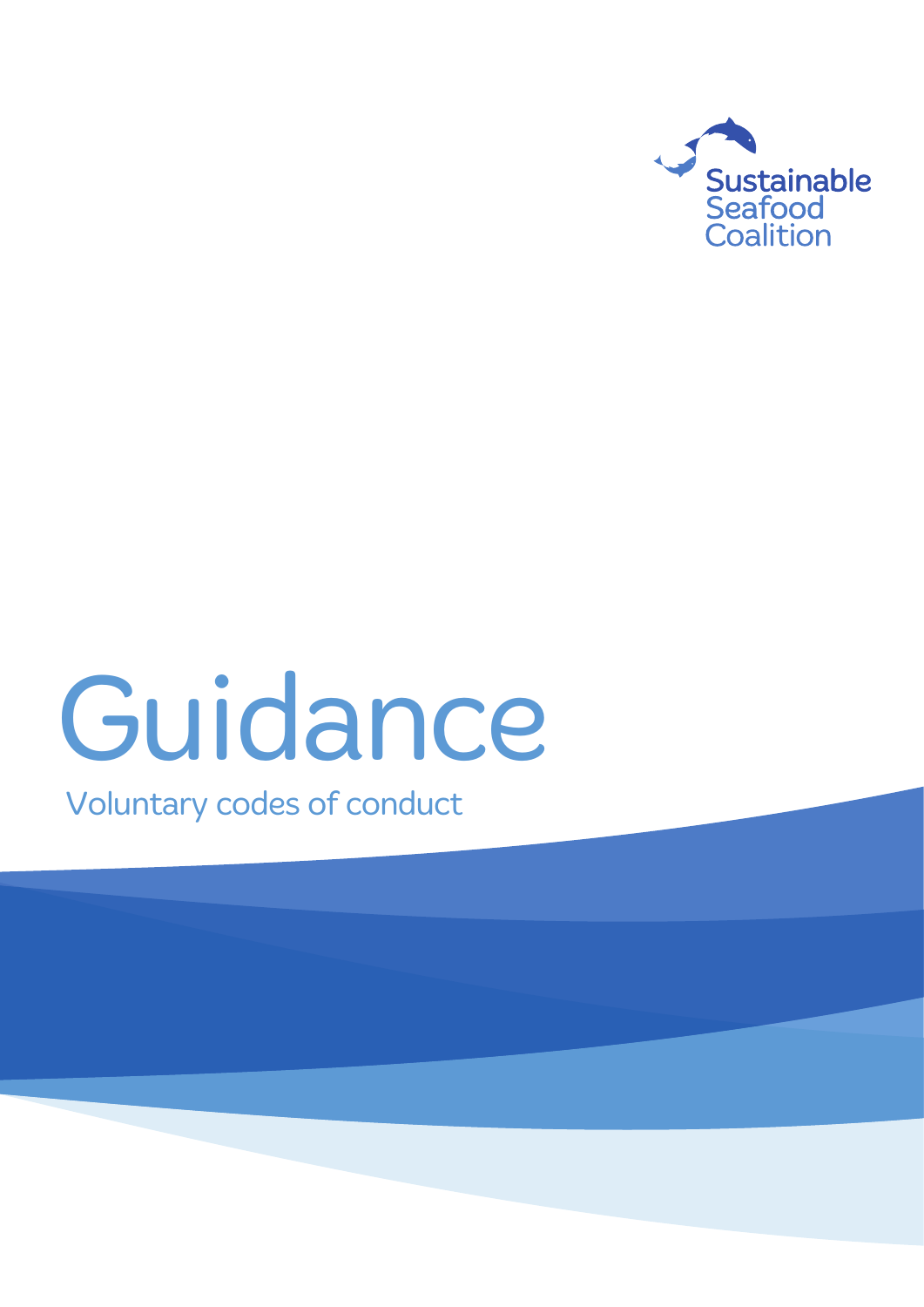The Sustainable Seafood Coalition (SSC) is a progressive partnership of businesses cooperating<br>to address important issues in fish and seafood sustainability.

### Contents

|    | Part 1: The Voluntary Code of Conduct on Environmer |
|----|-----------------------------------------------------|
| 1. |                                                     |
|    |                                                     |
|    |                                                     |
| 2. |                                                     |
|    |                                                     |
|    | 2.2 Third party certification standards             |
|    | 2.3 Sourcing decision and appropriate responses     |
| 3. | Sourcing farmed fish (aquaculture)                  |
|    |                                                     |
|    | 3.2 Good aquaculture standard or code of practic    |
|    | 3.3 Third party certification standards             |
|    | 3.4 Sourcing decision and appropriate responses     |
| 4. |                                                     |
|    | 4.1 Fishery Improvement Projects                    |
|    | 4.2 Aquaculture Improvement Projects                |
|    |                                                     |
|    | Part 2: The Voluntary Code of Conduct on Environmer |
| 5. |                                                     |
| 6. |                                                     |
|    |                                                     |
|    |                                                     |
|    |                                                     |
|    | 6.4                                                 |
|    | 6.5                                                 |
|    | 6.6                                                 |
| 7. | Labelling for claims regarding sustainability       |
|    |                                                     |

7.2 Additional points ....................

| ally Responsible Fish and Seafood Sourcing 8 |
|----------------------------------------------|
|                                              |
|                                              |
|                                              |
|                                              |
|                                              |
|                                              |
|                                              |
|                                              |
|                                              |
| 19                                           |
|                                              |
|                                              |
|                                              |
|                                              |
|                                              |
|                                              |
|                                              |
|                                              |
|                                              |
|                                              |
|                                              |
|                                              |
|                                              |
|                                              |
|                                              |
|                                              |
|                                              |
|                                              |
|                                              |
|                                              |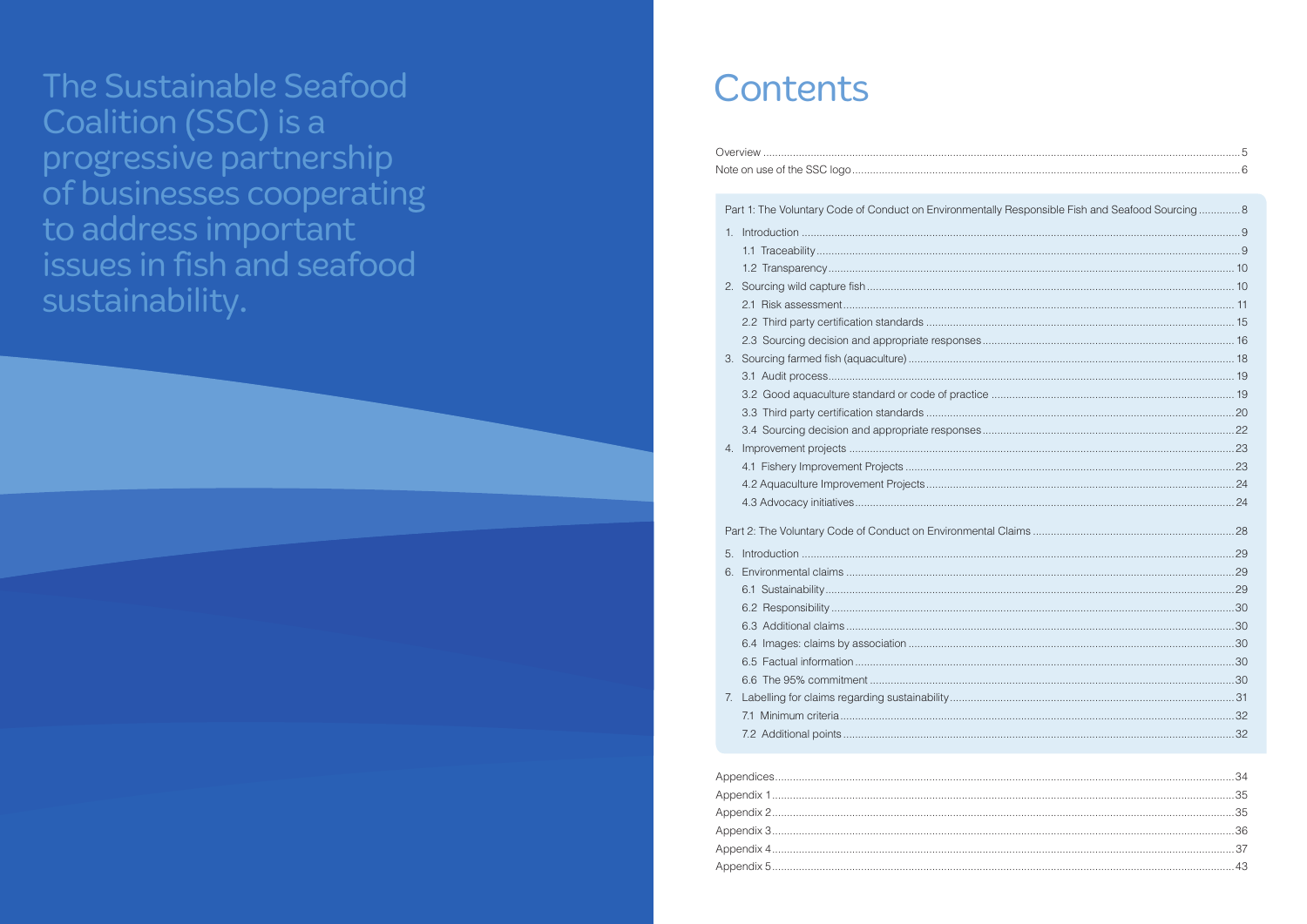This document is designed to **Overview** support the implementation of the Voluntary Code on Environmentally Responsible Fish and Seafood Sourcing (herein the Sourcing Code) and the Voluntary Code on Environmental Claims (herein the Labelling Code).

This guidance is intended to help SSC members in the interpretation and implementation of the codes, and includes best practice advice. Ultimately, it is the responsibility of individual businesses to ensure alignment with the Codes. This guidance will be reviewed on an annual basis.

Common terms and abbreviations are underlined throughout, with definitions listed in Appendix 4 (glossary).

The Sourcing and Labelling Codes cover all own-brand wild and farmed fish and seafood. Hereafter, 'fish' refers to any wild captured or farmed fish, crustacean, mollusc or other aquatic invertebrate used for any purpose. The Codes apply to food for human consumption. SSC Members who sell other products containing fish will collaborate to bring them in line with the Codes.

Visit us at www.sustainableseafoodcoalition.org **[**ä**]**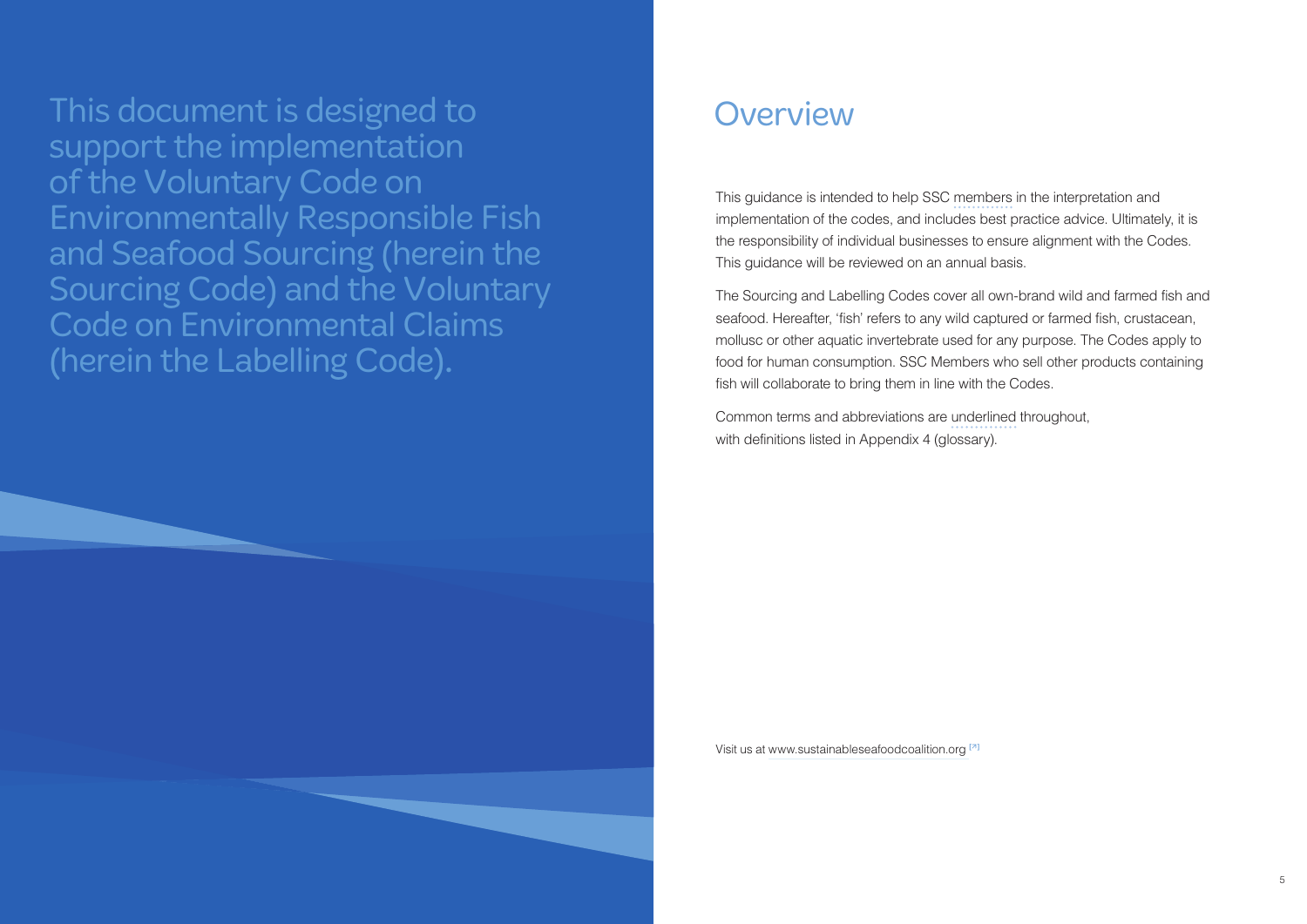The SSC logo is available for use by SSC members to demonstrate their affiliation with the SSC and/or to promote the work of the SSC.

The SSC logo is not an ecolabel. It cannot be used to 'certify' the environmental status of fisheries or aquaculture sources for particular products and therefore cannot be used on pack or anywhere else it could be deemed an ecolabel (such as on individual tickets at a fish counter, or next to specific items on a menu) or mislead consumers.

It can, however, be used to show whether a company is an SSC member and/or to promote the work of the SSC.

- On a menu (in a restaurant); or
- On public facing or business to business communications (such as a leaflet or website).
- Examples of suitable wording include:
	- [MEMBER] is a member of the Sustainable Seafood Coalition (SSC). Find out more at www.sustainableseafoodcoalition.org **[**ä**]**
	- [MEMBER] is a member of the Sustainable Seafood Coalition. We are working with like-minded businesses towards a sustainable future for fish. Find out more at www.sustainableseafoodcoalition.org **[**ä**]**

Use of the logo is not mandatory. Examples of how the logo should or shouldn't be used are shown in Table 1 below. Use of the SSC logo will be accompanied by a link to the SSC website, and in the case of use in store/restaurants, must include a statement that '[Name] is a member of the [logo]'. Members may also wish to demonstrate their affiliation in relation to the following:

> Brand *On a website; exhibition stands; On a specific product; in advertising relating to specific products.*

These examples are not exhaustive and if a member wishes to use their own wording this must be approved by the secretariat. Guidelines on logo use are further detailed in the Terms of Reference.

| Table 1: Examples of proper and improper use of the |                                                                                          |
|-----------------------------------------------------|------------------------------------------------------------------------------------------|
| Sector                                              | Proper use                                                                               |
| Brand                                               | On a website: exhibition stands:<br>posters; Corporate Social<br>Responsibility reports. |
| Foodservice                                         | At the bottom of a menu: on<br>a website; posters.                                       |
| <b>Retailer</b>                                     | On a website; leaflets; magazine                                                         |

#### $SSC$  logo

#### Improper use

Foodservice *At the bottom of a menu; on Next to specific food items on the a website; posters. menu; on takeaway food boxes.*

Retailer *On a website; leaflets; magazines. At point of sale where it could be associated with specific food items; anywhere on pack.*

## Note on use of the SSC logo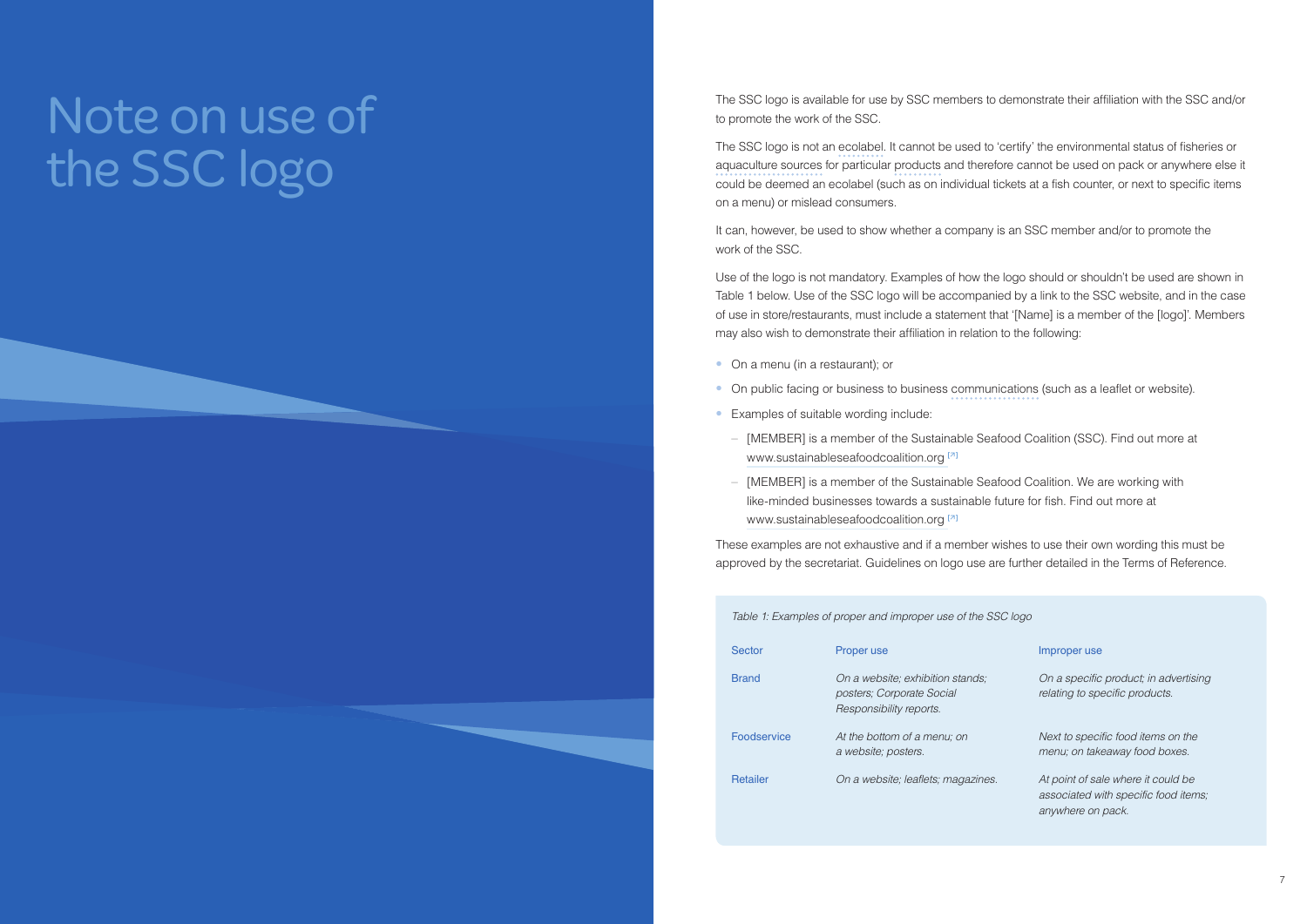#### 1. Introduction

The Voluntary Code on Environmentally Responsible Fish and Seafood Sourcing ('the Sourcing Code') commits members to following five good practice principles. These are traceability; transparency; a risk assessment or audit; sourcing decisions based on the risk assessment or audit; and an appropriate response.

Members should apply the general principles of good practice encompassed by the spirit of the Sourcing Code. These include cooperating and collaborating with other SSC members, where appropriate, and ensuring consistency of sourcing behaviour with the SSC aims, vision and other codes.

Members should take measures to avoid both fish and marine ingredients for fish feed, that is likely to have been sourced from illegal fishing activities or derived from threatened, endangered or protected (TEP) species.

#### 1.1 Traceability

Members will have sufficient measures in place to trace fish from the source fishery or farm to its point of sale. Members should be aware and follow any legal requirements on traceability, for example under the Common Organisation of the Markets **[**ä**]** (CMO – see Appendix 3).

> • Providing consumer facing traceability can enhance credibility and reputation. This could be done through the use of QR, bar codes or blockchain technology.

Members should ensure that suppliers also have robust traceability and risk assessment protocols in place. For farmed fish, this includes traceability of the marine ingredient components of fish feed back to the source fishery or to the feed processing factory. However, members do not need to conduct an audit on marine ingredients directly.

Some of the considerations listed in the guidance under risk assessments and audits will already be in place for food safety requirements and included as part of a member's quality management system (QMS). They are included here as best practice and to ensure all members have access to the same guidance.

## Part 1 The Voluntary Code of Conduct on Environmentally Responsible Fish and Seafood Sourcing

#### Best practice advice:

• Examples of traceability compliance are provided in two ISO standards 'Traceability of finfish products' for wild capture and farmed fish (12875:2011 and 12877:2011, respectively) and members may wish to refer to those.

• Traceability back to vessel, or group of vessels, is best practice for wild capture fish.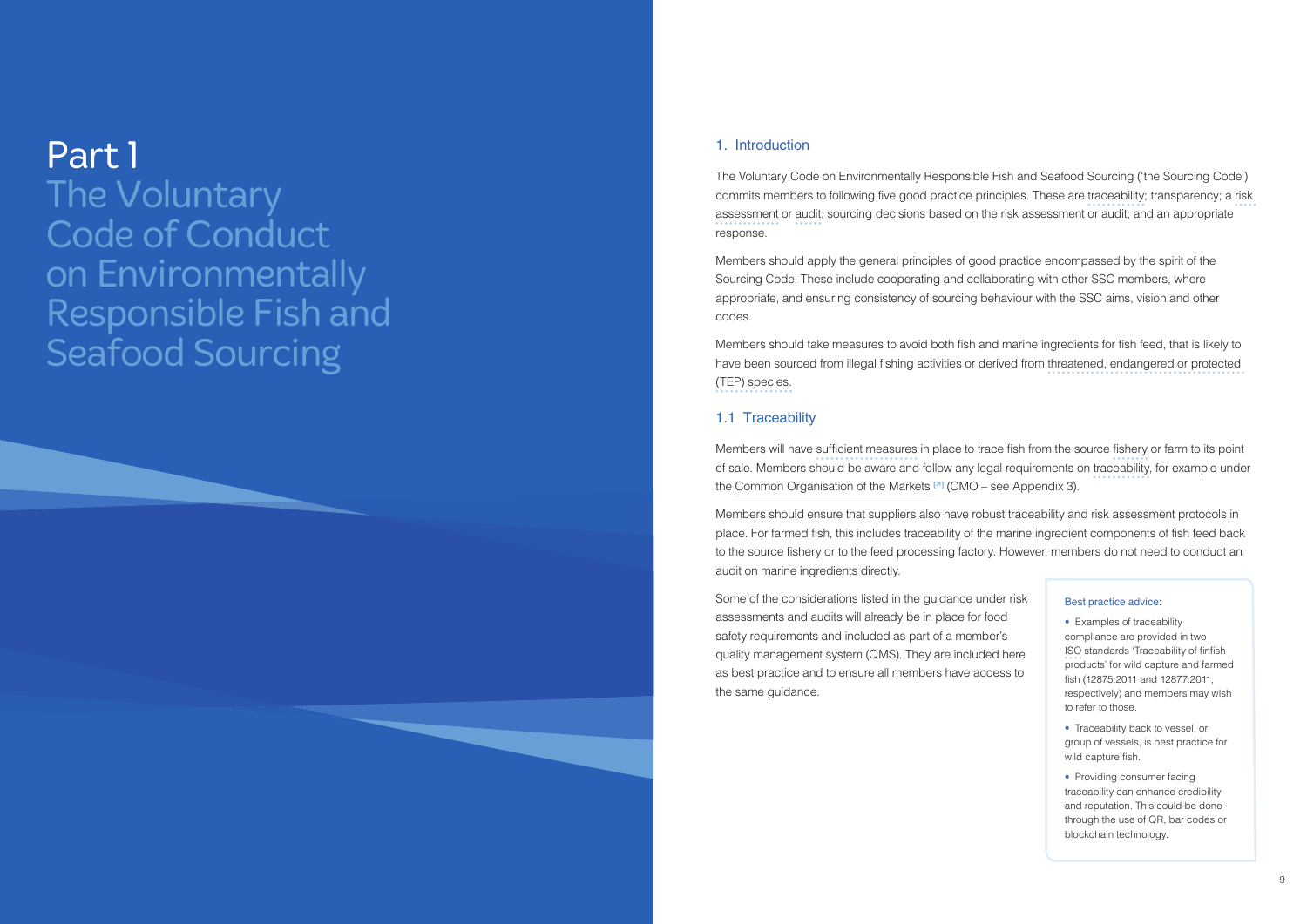General sourcing policies should explicitly state that they cover both wild and farmed own-brand fish and, if applicable, other branded fish. As a minimum, non-commercially sensitive information on sourcing policies will be made available on request. This should include information on:

- Traceability systems and controls; and
- Species and the source of fish, such as stock, fishing/ farming area, capture/farming method.

Members should be able to assure any challengers that they have met the commitments in either the Sourcing Code or Labelling Code as relevant. Members should respond to challenges if the individual(s) making the challenge present reasonable evidence as to why they believe the member is not adhering to either Code. The secretariat is available for support and advice regarding challenges.

#### 2. Sourcing wild capture fish

For wild capture fish, the Code requires members to risk assess the status of all the fisheries from which they source. A checklist of considerations and where to find more information within the guidance is shown in Table 2.

If needed, seek advice from an organisation with sufficient knowledge to assess the fishery or to validate your risk assessment (best practice)

Assess the fishery status and *Purchase* categorise the fishery as low, *further engagement* medium or high risk

*Purchase if the trend in improve* 

*Do not pu* without fu

**What improvements are needed** in the fishery?

Can my suppliers or I influence these improvements directly, is it a priority (e.g. high risk), and do we have the required resources?

Who else can I work with to influence *Identify partners in the Identify partners such as NGOs, as NGOs, as NGCOs, as NGCOS, as NGCOS*,  $\mu$ the fishery? *and industry partnerss partnerss and industry partnerss partnerss and industry partnerss partnerss and industry partnerss and industry partnerss and industry partnerss and industry partners and industry part* 

Can I join or support an existing Fishery Improvement Project (FIP)?

Can I help start a new FIP or other forum to explore potential improvement actions?

| Table 2: Checklist for sourcing wild capture fish                                |                                                                                                                                                                                                                   |                |
|----------------------------------------------------------------------------------|-------------------------------------------------------------------------------------------------------------------------------------------------------------------------------------------------------------------|----------------|
|                                                                                  | Action                                                                                                                                                                                                            | <b>Section</b> |
| What species do I buy?                                                           | Make list of all the species                                                                                                                                                                                      |                |
| Where do I buy from?                                                             | For each of the species above, list the fishery<br>[flag country of vessel(s), FAO fishing area, or<br>more detailed if possible such as ICES area,<br>and whether EEZ or high seas]                              |                |
| How much do I buy?                                                               | Add quantity purchased per year<br>to species listed above                                                                                                                                                        |                |
| For each fishery:                                                                |                                                                                                                                                                                                                   |                |
| Is the fishery certified to<br>a responsible or sustainable<br>fishery standard? | If yes, record who certifies the fishery                                                                                                                                                                          | 2.2            |
| Does this certification meet the<br>requirements of the SSC?                     | If yes, bullet point why, or have a document that<br>justifies this elsewhere (see Table 3). If there is<br>no certification, you need to find other evidence<br>of the status of the fishery to make a judgement | 2.2            |

- Make your sourcing policy publicly available and consider/solicit feedback.
- Communicate sourcing policies back to the supply chain, to help drive adoption of better environmental practices.
- Provide a summary of the results of your risk assessment and your corresponding response (e.g. the improvements that you are supporting).

To assess the fishery's status, members need to have access to a suitable risk assessment of each fishery. Members can use publicly available fishery risk assessments, or carry out their own. Risk assessments should be updated at least annually.

Fisheries that are certified to a third party environmental standard would be considered low risk if the standard meets the criteria detailed in Table 3 (Section 2.2). Appropriate responses and sourcing decisions are dependent on the risk assessment outcome as illustrated in the decision tree (Figure 1 in the Sourcing Code).

#### 2.1 Risk assessment

A risk assessment is a systematic process of evaluating the potential risk that may be involved in a supply chain. Information can be gathered from the supplier, fishery or through the help of a third party (e.g. an NGO). A risk assessment will mean the member reviews the fishery against the criteria listed in the Sourcing Code to arrive at a low, medium or high risk outcome, as described in Section 2.3.1.

|                                                                                                  | 2.1   |
|--------------------------------------------------------------------------------------------------|-------|
| from low risk fisheries without<br>gagement                                                      | 2.3.1 |
| from medium risk fisheries<br>d is positive and / or engage<br>ement according to your influence |       |
| irchase from high risk fisheries<br>rther engagement                                             |       |
|                                                                                                  | 4/4.1 |
|                                                                                                  | 4/4.1 |
| artners such as NGOs, government<br>stry partners                                                | 4/4.1 |
|                                                                                                  | 4/4.1 |
|                                                                                                  |       |
|                                                                                                  |       |

#### Best practice advice: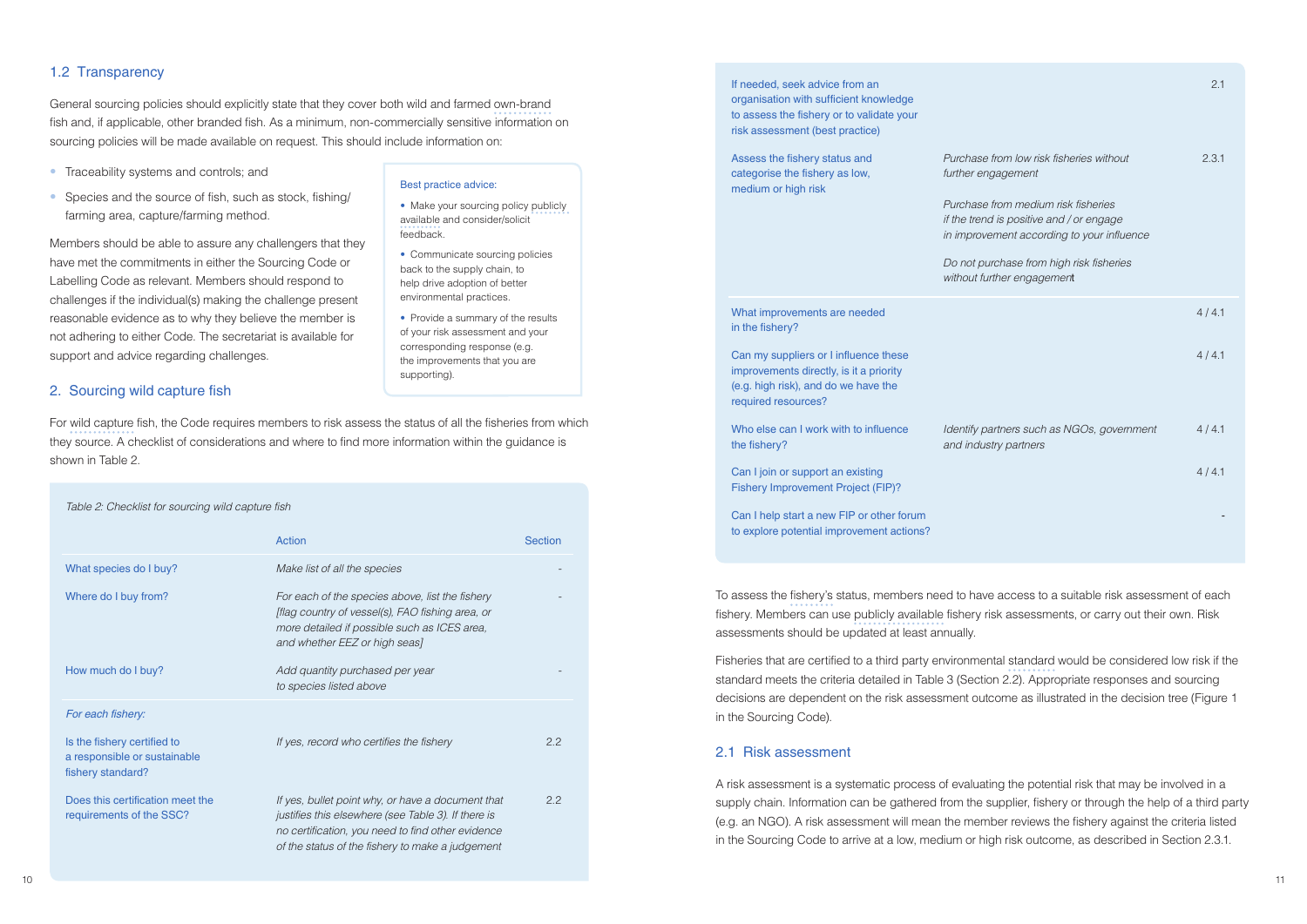However, equivalent outcome ratings, such as red, amber or green on a traffic light system are acceptable, as long as they demonstrate the level of risk for each consideration. Members can choose to use a risk assessment created by another body, such as the Sea Fish Industry Authority's Risk Assessment for Seafood Sourcing 'RASS' tool, which also covers the criteria listed in the Sourcing Code.

- Species common and scientific name (e.g. North Atlantic cod, *Gadus morhua*).
- Catch area (e.g. FAO Area 27: the North East Atlantic, ICES subdivision IV: the North Sea); and whether in a country's EEZ or the high seas.
- Flag of the vessels
- Management authority (e.g. Marine Scotland, IATTC).
- Fishing methods used (e.g. pole and line).

Before conducting the risk assessment members should map out supplies in terms of what species they buy, where they are from, and how much is bought annually. This can help your business determine the leverage and resource you might have to engage in improvement work if needed. A gap analysis template could contain this information, as well as the risk

rating for each product/supply, to give a quick overview of all your supply chains.

#### 2.1.1 Risk assessment considerations

The fishery should be assessed to understand the following:

To ensure the fishery meets the requirements in the SSC sourcing code, the risk assessment should include each of the following considerations:

#### 2.1.1.a Fishery certification status

This is where a fishery carries an independent third party certification or it is undergoing an assessment for certification.

It may also be possible to consider other independent ratings where either the fishery, or species, is rated by a reputable independent organisation whose assessments are based on scientific evidence. This approach may be appropriate where a fishery is considered inherently responsible by both the reputable independent organisation rating it and industry, and there are strong practical reasons

#### Best practice advice:

- Effort or catch limits and reference points (or proxies) are in place for the stock, where applicable;
- Catch or effort levels follow best available scientific advice;
- Management of the fishery is in accordance with the precautionary principle, where relevant; and
- Management of the fishery is in accordance with the FAO Code of Conduct for Responsible Fisheries (Appendix 2).

Have the risk assessment structure endorsed by an independent competent party. Examples of independent competent parties include, but are not limited to: The Sea Fish Industry Authority (Seafish; www.seafish.org); Sustainable Fisheries Partnership (SFP; www.sustainablefish.org and www.fishsource.com), World Wide Fund for Nature (WWF; www.wwf. org.uk); Marine Conservation Society (MCS; www.mcsuk.org); and private consultancies.

for it not being certified. If the outcome of the independent rating is of environmental concern, the precautionary approach would be for the member to treat this as having a high risk outcome. If using NGO advice to support sourcing decisions a record should be kept of the evidence that supports that decision.

#### 2.1.1.b Biological status of the fish stock

The following should be considered in relation to the health of the fish stock:

- The health of the stock is considered relative to reference points, for example, by checking that the stock biomass is above Maximum Sustainable Yield; and fishing levels are below Maximum Sustainable Yield
- The most recent scientific advice on stock health is reviewed, including whether or not the stock is overfished;
- The most recent scientific advice is reviewed to check whether overfishing of the stock is occurring; and
- The species or stock status is checked against a conservation red list.

#### 2.1.1.c Fishery management practices, including legality and compliance

The member should review the fishery to ensure that appropriate documentation is in place to verify the fish is from a legal source. This may include a review by the member or their supplier of documents such as catch certificates, product specification and landing declarations to provide assurance that the source is traceable and legal.

Considerations of stock management practices would include reviewing whether:

#### Best practice advice:

Seek guidance on possible risks in fishery supply chains and the types of checks over and above conforming to all existing legal obligations in fish trading. Find out what can be done to help reduce the risk of Illegal, Unreported and Unregulated (IUU) fish in your supply chain. Collaboration by WWF, the Environmental Justice Foundation and the British Retail Consortium produced "An advisory note for the UK supply chain on how to avoid Illegal, Unreported and Unregulated (IUU) fishery products".

#### Best practice advice:

Conduct regular spot checks of documents to ensure the source is traceable, legal and adheres to your own sourcing requirements.

Best practice advice:

The risk assessment could additionally align with best practice standards, such as the AIPCE-CEP Principles for Environmentally Responsible

Fish Sourcing.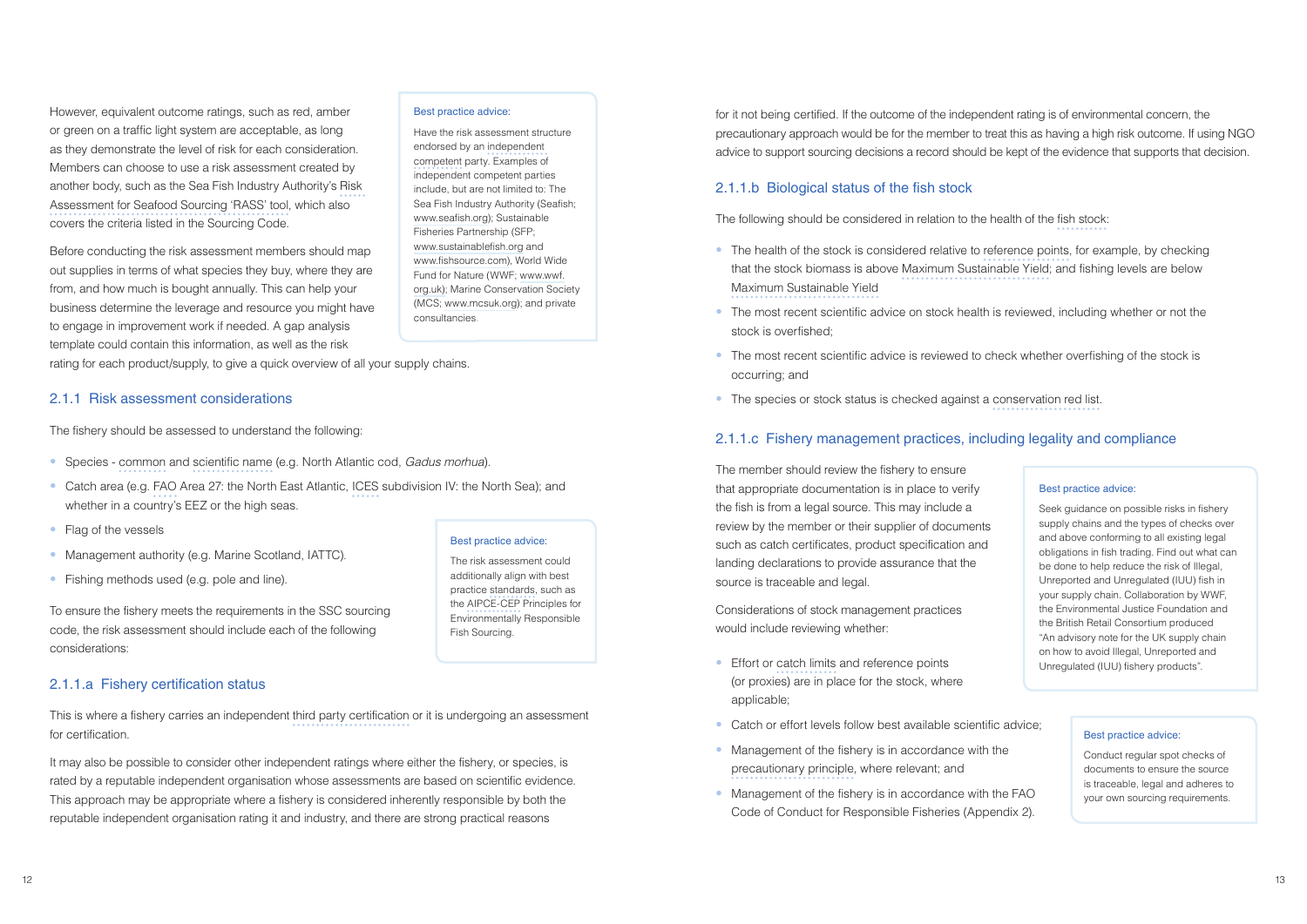The member's risk assessment should ensure that:

- Measures are in place to prioritise research and data collection to improve scientific knowledge of the stock. If the stock is data deficient, measures are in place to improve data collection;
- The potential impacts of the fishing activity on the habitat, ecosystem and wider environment are reviewed; and
- Appropriate measures are in place to avoid and/ or combat illegal, unreported and unregulated (IUU) fishing, and those measures include identification and implementation of port state control and enforcement.

The existence of a yellow card will indicate a higher risk of IUU fishing, and details of those risks will be listed in the European Commission's document outlining why the yellow card has been given. It remains legal and legitimate to trade with a country that has a yellow card. Indeed, the yellow card is not intended to stop trade; it is intended by the EU to act as a catalyst to faster change, particularly by the authorities of the nation concerned. Further, it may well be advisable to continue to trade with a yellow card country since it would not be best-practice to drop a supplier without due warning and establishing the facts with that supplier, and most importantly, the market and industry has significant influence that can and in best practice should be used to encourage improvements to a fishery. The existence of a red card means that you will not be able to import products from vessels carrying that country's flag to Europe, because they have been banned.

#### 2.1.1.d Wider environmental impacts of the fishing activity

Member's risk assessments should consider whether appropriate measures are in place to:

- Mitigate potential impacts of the fishing activity on the habitat, the ecosystem and wider environment;
- Avoid the capture of threatened, endangered, and protected (TEP) species and ensure any interaction is reported; (note that reporting is sometimes not mandatory but it is best practice to do so)
- Increase fishing selectivity to reduce the incidence of catch of non-target species, where possible;
- Review the potential impact of fishing activities that take place within the boundaries of a Marine Protected Area;
- If ghost gear is known to be an issue in the fishery, then mitigation measures are in place; and
- Minimise or avoid discarding.

*<u>Inciples of the FAO Code of Conduct for</u> Responsible Fisheries1 (see Appendix 1).*

defined environmental scope, accreditation and Development Process *certification mechanisms, being participatory and open to formal input*

*Allows for revisions that include a multi-stakeholder process guided by clear reventing minority opinions from dominating.* 

#### Best practice advice:

f and evaluation system, which contributes data to *measuring impacts on the environment.*

As part of your risk assessment, it is a good idea to review whether the flag of the vessel you source from is that of a country that has been issued with a yellow card or even red card by the EU under its EU IUU regulation.

#### Best practice advice:

Consider the cumulative impacts of bycatch across all the fisheries operating in a given area, rather than on a fishery-by-fishery basis.

#### 2.2 Third party certification standards

A fishery that has been certified to an independent third party standard does not require further assessment. However, if relying on third party certification only, the member should ensure the certification standard meets the assessment criteria (Table 3) so that the certified fishery would achieve a low risk outcome in the member's risk assessment.

The criteria for best practice and the ideal scope of wild capture certification standards relevant to the Sourcing Code are shown in Table 3. They can be used as guidance in the selection of suitable certification standards.

*Table 3: Best practice (assessment criteria) for scope of wild capture third party certification standards*

*Is consistent with the principles of the FAO Ecolabelling Guidelines, and compliant with FAO Private Standards for Certification of Fisheries*

*<i>I* equivalent, guidelines on product labelling.

*Meets the 10 ISEAL credibility principles.*

| Elements of a<br>certification standard               | <b>Best Practice</b>                                                             |
|-------------------------------------------------------|----------------------------------------------------------------------------------|
| Certification                                         | Is consistent with the prir<br>Responsible Fisheries <sup>1</sup> (s             |
|                                                       | Is consistent with the prir<br>and compliant with FAO.<br>and Aquaculture.       |
|                                                       | Is consistent with ISO, or                                                       |
|                                                       | Meets the 10 ISEAL crea                                                          |
|                                                       | Is accredited to the appr<br>accreditation bodies (e.g                           |
|                                                       | Covers all stages of prod                                                        |
| <b>Auditor</b>                                        | Is independent to the sta                                                        |
| <b>Standard Setting</b><br><b>Development Process</b> | Is transparent; including<br>certification mechanisms                            |
|                                                       | and review.                                                                      |
|                                                       | Provides opportunities fo                                                        |
| <b>The Standard</b>                                   | Has criteria which have n<br>consistent auditing.                                |
|                                                       | Allows for revisions that in<br>governance rules, thus p                         |
|                                                       | Uses updated and credii                                                          |
| <b>Standard Setters</b>                               | Have a strong monitoring<br>measuring impacts on th<br>Have clear policies on cl |

*Is accredited to the appropriate standard by recognised international accreditation bodies (e.g. to ISO 17065 or equivalent).*

*Covers all stages of production.*

Auditor *Is independent to the standard setter.*

*Provides opportunities for stakeholder comment and objection.*

The Standard *Has criteria which have measurable indicators enabling effective and*

*Uses updated and credible science.* 

*Have clear policies on claims and labelling that ensure accuracy.*

1. The FAO Code of Conduct for Responsible Fisheries is not considered to be an independent standard, but a voluntary code designed to 'ensure that all people working in fisheries and aquaculture commit themselves to its principles and goals and take practical measures to implement them'.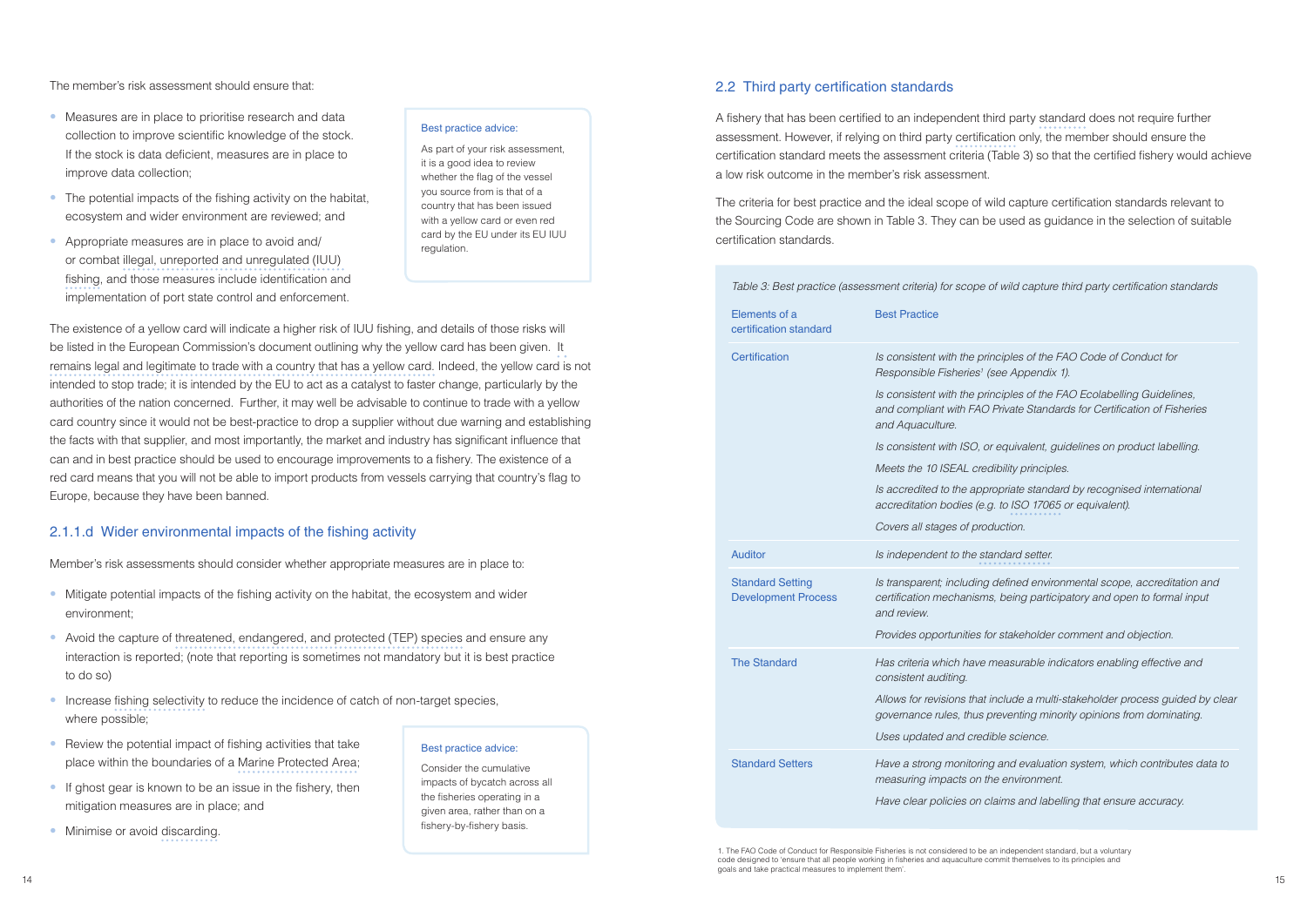To ascertain whether a certification standard meets these assessment criteria there are a number of avenues you can take:

- Speak with the certification standard holder and enquire if these criteria are met and ask them to provide evidence in writing.
- Review the outcomes of the GSSI assessment once completed.

Please note that to make sustainability claims, extra criteria are required in addition to those listed in Table 3. (See Section 7.1 for more details).

#### 2.3 Sourcing decision and appropriate responses

Members' sourcing decisions will be based on the outcome of their risk assessment. In some cases, particularly for high risk outcomes, the member may choose to take actions before sourcing; some of these are outlined below (Section 2.3.2).

#### 2.3.1 Risk assessment outcomes

Risk assessment outcomes will be categorised as low, medium or high risk.

- A low risk outcome identifies a fishery that is either:
- Certified to a third party responsibility standard; or
- A stable and productive low impact fishery with good management and a confidence that the status will either be maintained or further improved.
- A medium risk outcome identifies a fishery which:
- Has a stable status (neither optimal nor poor); and
- Requires improvement to reduce the environmental impact, and/or to improve the management/stock status. It may be a data deficient fishery with stable catches.
- A high risk outcome identifies a fishery which either has:
- No data available; or
- A proven poor fishery status and/or high risk of decline to poor status without appropriate management and/or high environmental impact.

#### 2.3.2 Appropriate responses

An appropriate response to risk assessment outcomes will vary according to the level of influence the business can exert on a specific fishery. If the member sources from a fishery they will have either direct or indirect engagement. In the case of a medium or high risk outcome, improvements required

to reduce the risk outcome of the fishery must be identified and the appropriate actions in place for a member to be able to source the fish. The improvements may be informal or formal fishery improvement projects (see Section 4). Members will measure any progress made. Members will ensure that the appropriate actions continue as long as they are needed. For a low risk outcome, members will seek continual improvement of the fishery where possible.

Should there be insufficient improvement actions in place (for example a FIP that has not made any progress), an engagement plan must be developed. This should be based on the shortcomings identified during the risk assessment and may be undertaken collaboratively with other members or stakeholders. Any plan should be communicated to the fishery managers and the supply chain as appropriate.

If the fishery is rated as high risk then an effective improvement plan, including monitoring, must be established in order to reduce the risk rating. Engagement could include a formal Fishery Improvement Project (FIP; Section 4.1). Should a member choose to source from a high risk fishery, the business should be able to show it prioritises addressing any issues associated with that fishery. Members are likely to be under greater scrutiny and this should be a consideration in sourcing decisions.

It is always possible for a member to have an indirect influence on their supply chain. This could be by encouraging the supplier's engagement in the management of the fishery through a local trade body, export association, or representative body. Evidence of this should be kept.

#### 2.3.3 Do not source

Where an engagement plan at the required level is not practical or is proving to be ineffective, members will not source from this fishery or will take the necessary steps to stop sourcing from this fishery. SSC members recognise that withdrawal from a problem fishery is not the only, or necessarily the best, response to a high risk outcome. For examples of ineffective management, see guidance from the Sustainable Fisheries Partnership and other organisations listed in Section 4.

For new suppliers, it would be more appropriate for the member to agree appropriate improvements over a timeframe and not engage with the high risk fishery unless it commits to these improvements. In this way, the member can provide a market incentive for improvement. For existing supply chains, the member should prioritise improving the fishery and withdrawal should only occur after exhausting all realistic and practical avenues for improvement.

If this process results in a decision to not source the fish, members may communicate the decision and reasoning to the fishery managers and indicate that changes could lead to future sourcing (if this is the case), thereby providing a market incentive for improvement.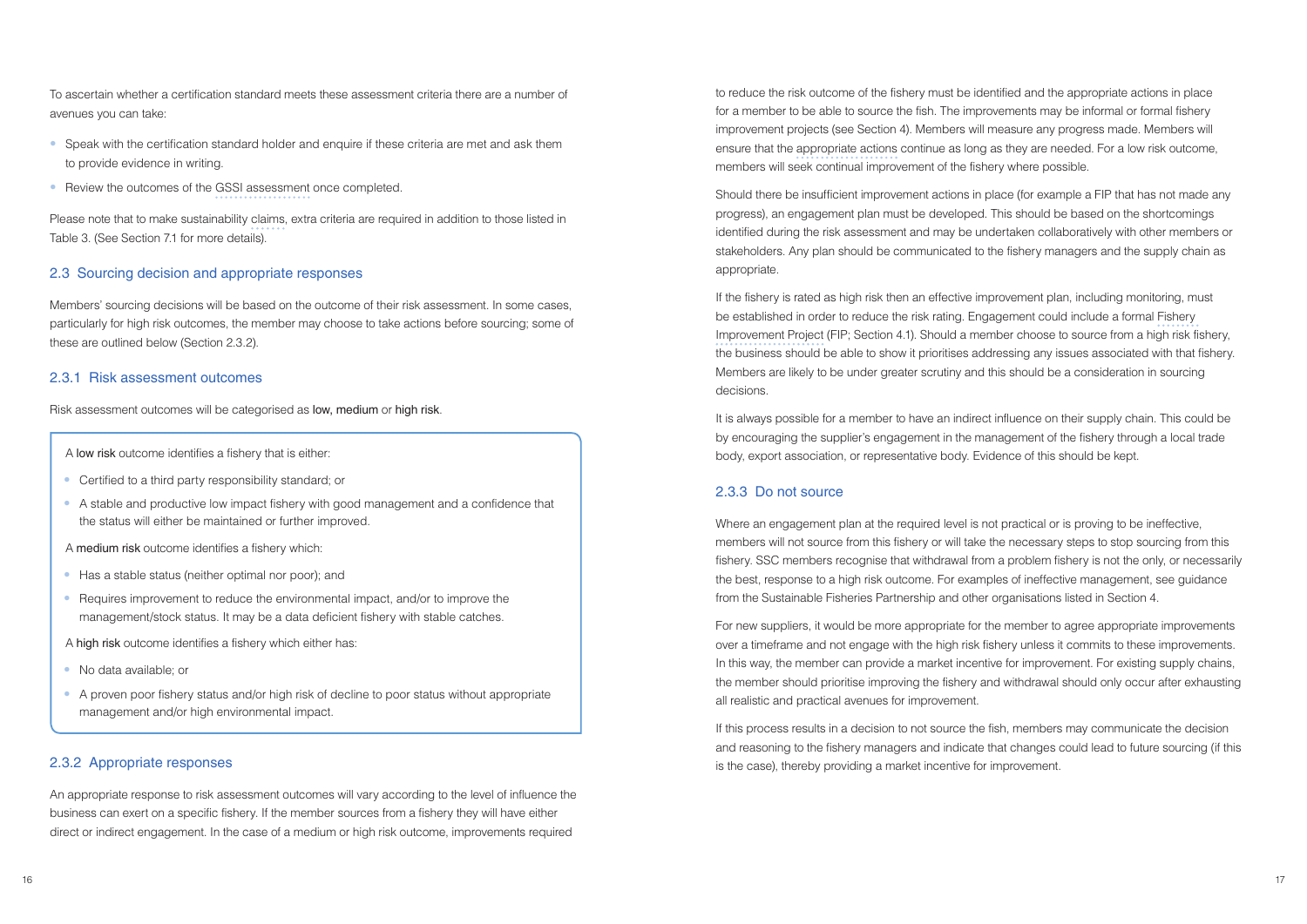#### 3 Sourcing farmed fish (aquaculture)

Members need to ensure that the aquaculture source (considering feed mills, hatcheries, and farm sites) is a certified third party standard, or audited to a members own good aquaculture standard or code of practice.

A checklist of considerations and where to find further detail in the guidance is shown in Table 4.

#### *Table 4: Checklist for sourcing farmed fish*

| Consideration                                                                                           | <b>Action</b>                                                                                                                                                             | <b>Section</b> |
|---------------------------------------------------------------------------------------------------------|---------------------------------------------------------------------------------------------------------------------------------------------------------------------------|----------------|
| What species do I buy?                                                                                  | Make list of all the species.                                                                                                                                             |                |
| Where do I buy from?                                                                                    | Add the aquaculture source to the list<br>(farms, hatcheries, feed mills etc).                                                                                            |                |
| How much do I buy?                                                                                      | Add the quantities sourced to the list<br>described above.                                                                                                                |                |
| For each aquaculture source:                                                                            |                                                                                                                                                                           |                |
| Is the product certified to a responsible<br>farming standard that includes all<br>of the SSC criteria? | If so, record who certifies the aquaculture source.                                                                                                                       | 3.3            |
| Has the aquaculture source passed<br>an audit to a standard that includes<br>all of the SSC criteria?   | If so, record the date of the audit of the<br>aquaculture source.                                                                                                         | 3.1 / 3.2      |
| Do you have evidence of the above?                                                                      | Have access to copies of current certificates<br>and/or audit reports.                                                                                                    | 3.1 / 3.2      |
| Are there any industry wide or zonal<br>improvements that are needed that<br>I can influence?           | Identify improvement needs and ascertain<br>whether there are improvement processes<br>in place.                                                                          | 4/4.2          |
| How can I influence improvements<br>either individually or collectively<br>with other stakeholders?     | Formulate a prioritised engagement plan<br>either individually or with other stakeholders,<br>which may be to create or join an Aquaculture<br>Improvement Project (AIP). | 4/4.2          |
| Who else can I work with to influence?                                                                  | Identify partners such as NGOs, government<br>and industry.                                                                                                               | 4/4.2          |

- Species' common and scientific names (e.g. Atlantic salmon, *Salmo salar*);
- Farming method (e.g. sea pens, or re-circulated closed system);
- Farming controls at the aquaculture source;
- Relevant legislation in the country of operation; and
- Feed supply.

- The aquaculture source is licensed; and
- The aquaculture source actively complies with the local regulatory controls and inspection regimes. For example, aquaculture source(s) may be subject to licences, which include regular monitoring via inspections by the management authority.

The scope of the audit should include all of the sections in the audit guidance (Section 3.1). Appropriate responses and sourcing decisions are dependent on the outcome, as illustrated in the decision tree (Figure 2 in the Sourcing Code).

#### 3.1 Audit process

Sourcing decisions are dependent on the outcome of the audit. An audit of the source would include auditing their systems and could cover a selection of feed mills, hatcheries and farm sites. Audits to a member's own standard can be completed by first, second, or third party auditors. It is a pass or fail audit that allows a reasonable period in which to correct any non-conformances.

#### 3.2 Good aquaculture standard or code of practice

A good aquaculture standard or code of practice should assess aquaculture operations individually, with a scope that includes the following:

Whether the member is using their own standards or a certification, the audit should include all of the following considerations:

#### 3.2.a Legality: regulatory controls and compliance

The member's risk assessment should ensure that:

#### 3.2.b Farm site management practices

When considering the management practices of the farm site, the member should ensure that:

- An Environmental Impact Assessment (EIA) is carried out at appropriate intervals, and the EIA includes assessing the suitability of the site location, water source, and discharge impacts;
- The ponds, cages and/or tanks are fit for purpose, and appropriate control and monitoring processes are in place to prevent escapes;
- Any required water treatment on intake and/or discharge is in place;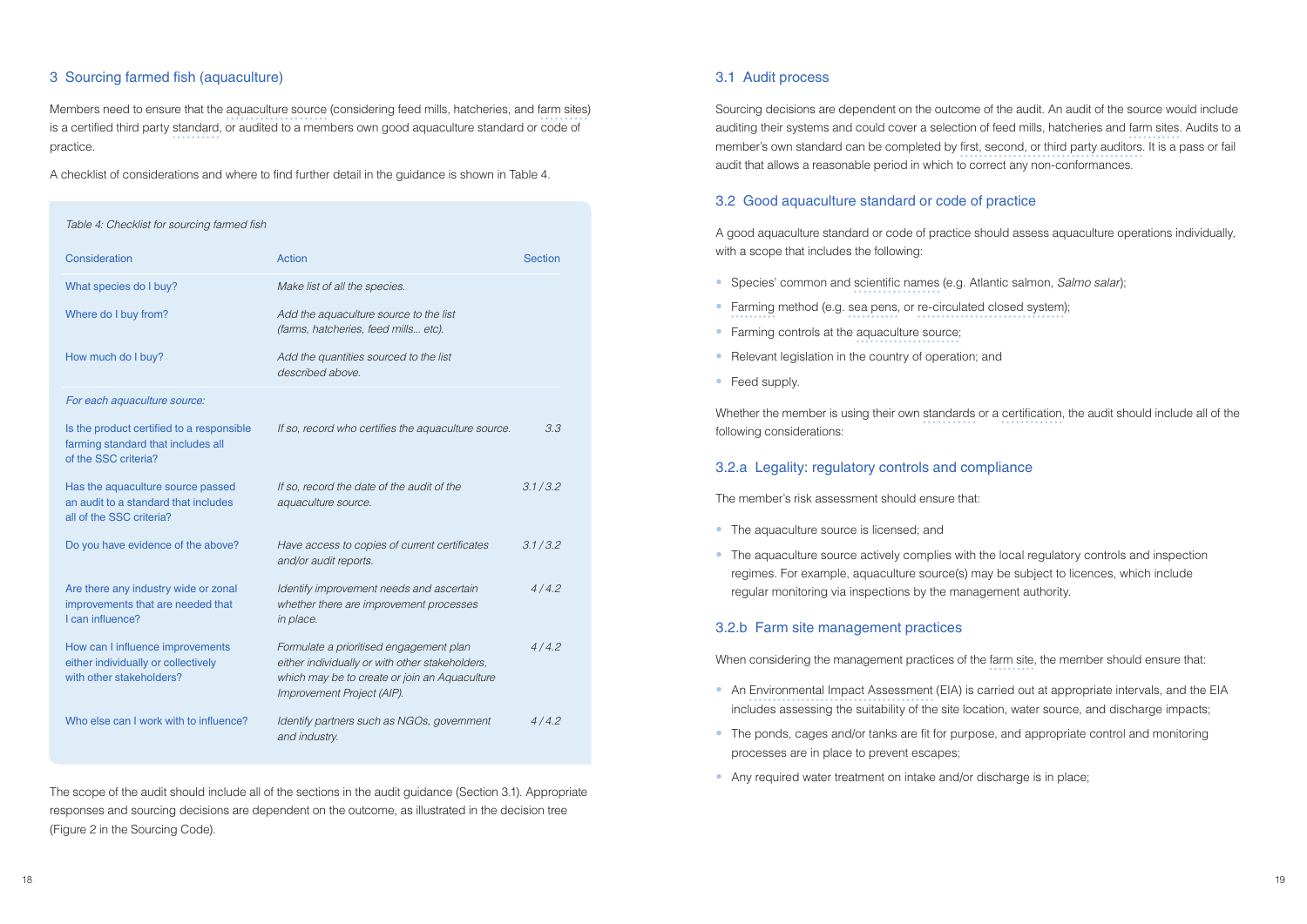- A veterinary health plan is in place to address all aspects of fish welfare and food safety. Measures are also in place to prevent and control disease and/or parasites, such as vaccinations (where appropriate);
- The aquaculture source has suitable controls and records, and appropriate staff training;
- Biosecurity risk is assessed and suitable controls are in place for the species; and
- Predators are deterred or excluded from approaching and accessing the stock where practical; lethal control must be by trained staff and is only used where it is legal, humane and necessary.

#### 3.2.c Wider environmental impacts of farming activity

Members' risk assessments should consider the following environmental impacts of the farming activity:

- Any sources of wild seed, fry and broodstock are assessed in line with the wild capture fishery risk assessment in the Sourcing Code;
- Appropriate measures are in place to control waste (such as pond sludge and deceased fish);
- The methods of transport of live fish and shellfish are assessed for acceptable environmental impact and biosecurity risk; and
- Appropriate measures are in place to control all chemicals and their use in the aquaculture source (such as anti-foulants and veterinary treatments).

*Is consistent in FAO Guidelines for the Ecolabelling inciples of the FAO Guidelines for the Ecolabelling of Fish and Fishery products from Marine Capture Fisheries.*

#### 3.2.d Marine feed ingredient sources

Members' risk assessments should consider the marine based ingredient sources of the fish feed and ensure that:

 $S$ ry and open to formal input and review, and development process *includes a defined environmental scope and accreditation and certification mechanisms.* 

- There are feed manufacturing controls and traceability in place;
- The marine ingredients are sourced from fisheries that are certified to a responsibility or a sustainability standard, or come from responsibly sourced fisheries, where practical; and
- A risk assessment of the marine feed ingredient sources has been carried out to identify where there is a need for fishery improvements. This should guide members' own engagement plans (see Section 4).

include a multi-stakeholder process guided by *clear governance rules, preventing minority opinions to dominate.*

and evaluation system, which contributes data to *measuring impacts on the environment.*

#### 3.3 Third party certification standards

The criteria for assessing a suitable third party certification scheme are shown in Table 5.

*Table 5: Best practice (assessment criteria) for aquaculture third party certification standards*

*Is consistent with FAO Private Standards and Certification in Fisheries*

*Is consistent with FAO Technical Guidelines on Aquaculture Certification* 

*Is consistent with ISO and/or ISEAL guidelines on product labelling.*

*Where appropriate, is compliant with the EU Council Regulation on organic production and labelling of organic products (No 834/2007).*

| Elements of a<br>certification standard        | <b>Best practice</b>                                                                   |
|------------------------------------------------|----------------------------------------------------------------------------------------|
| Certification                                  | Is consistent with the prin<br>of Fish and Fishery produ                               |
|                                                | Is consistent with FAO Pri<br>and Aquaculture.                                         |
|                                                | Is consistent with FAO Te<br>(Appendix 2).                                             |
|                                                | Is consistent with ISO and                                                             |
|                                                | Where appropriate, is con<br>production and labelling o                                |
|                                                | Covers all stages of produ                                                             |
| <b>Certification Bodies</b>                    | Are accredited to the app<br>accreditation bodies.                                     |
| <b>Auditor</b>                                 | Is independent of the star                                                             |
| <b>Standard setting</b><br>development process | Is transparent, participato<br>includes a defined enviro.<br>and certification mechani |
|                                                | Provides opportunities for                                                             |
|                                                | Has criteria which have m<br>consistent auditing.                                      |
| <b>The Standard</b>                            | Allows for revisions which<br>clear governance rules, p                                |
|                                                | Uses updated and credib                                                                |
| <b>Standard Setters</b>                        | Have a strong monitoring<br>measuring impacts on the                                   |
|                                                | Have clear policies on cla                                                             |

*Covers all stages of production.*

*Propriate standard by recognised international* 

Auditor *Is independent of the standard setter and work for the certification bodies.*

*Provides opportunities for stakeholder comment and objection.*

*Has criteria which have measurable indicators enabling effective and*

*Uses updated and credible science.*

*Have clear policies on claims and labelling that ensure accuracy.*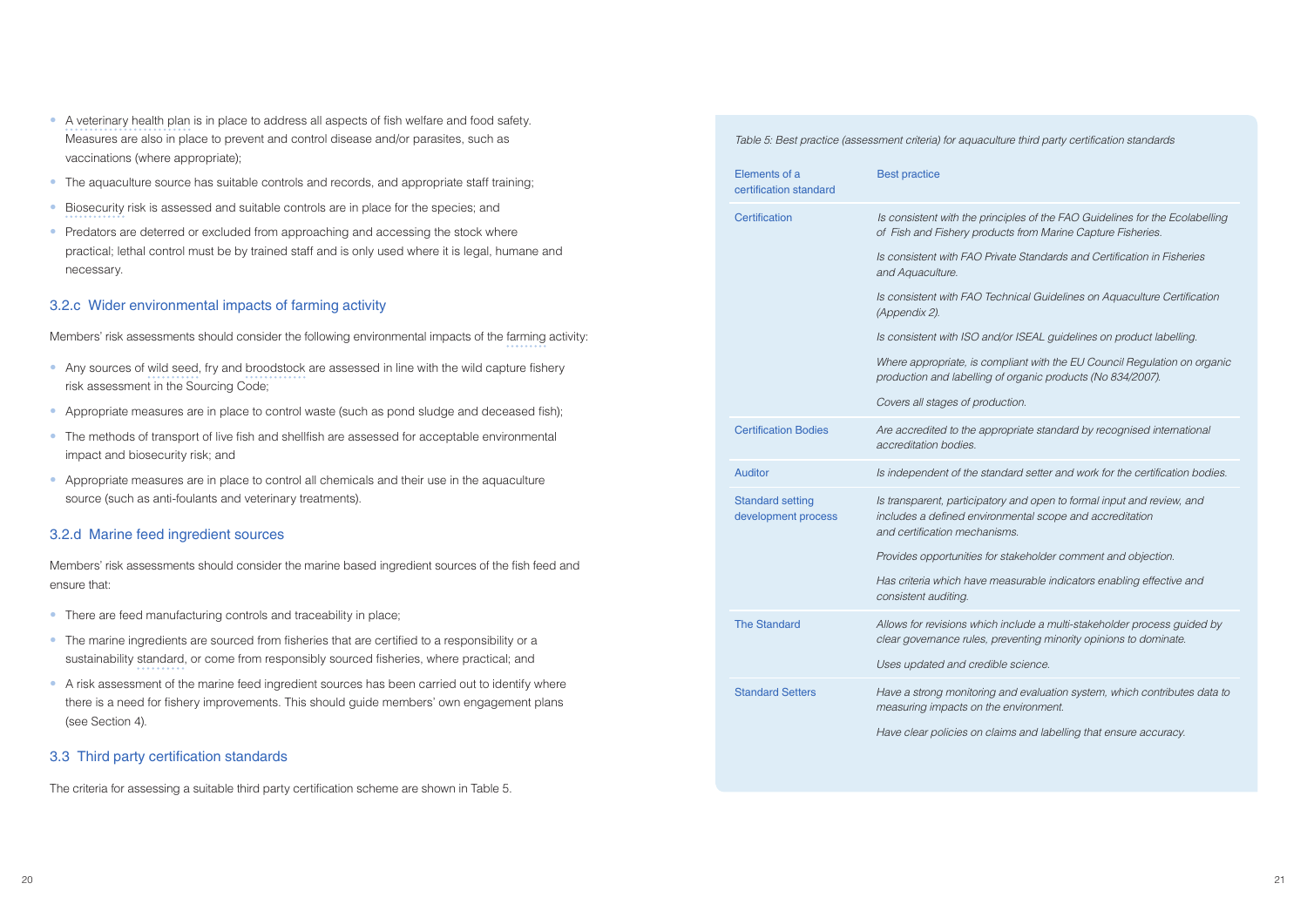The assessment process for aquaculture differs from fisheries in that it always requires an audit of the aquaculture source, and the outcome of this is either compliant or non-compliant.

#### 3.4 Sourcing decision and appropriate responses

#### 3.4.1 Decision to source

If certified to a third party responsibility standard or a member's own good aquaculture standard or code of practice, members can source the fish. Members can source the fish provided the audit is compliant or all serious non-compliances are closed out in an agreed timescale. Timescales should be based on severity and impact of the non-conformance. For example, a critical non-conformance, such as one that would affect legal compliance, would not be sourced; a major non-conformance would need to be addressed as rapidly as possible and may require re-audit to check changes have been implemented. The process of regular review consists of an annual confirmation of certification status or an annual re-audit.

Where members are engaging with their existing supply chains, the member should prioritise improving the aquaculture source, and withdrawal should only occur after exhausting all realistic and practical avenues for improvement.

#### 3.4.2 Appropriate responses

Where possible, members should continue to engage with non-compliant aquaculture operations to support and guide them on the actions required to become compliant. This may also lead to certification.

If the member has taken the steps to ensure the fishery or aquaculture source they are sourcing from is engaged in an improvement programme (but this does not necessarily have to be a formal, collaborative FIP), this demonstrates compliance with the Sourcing Code and they may source the fish.

For new supply chains, it would be appropriate for the member to agree the necessary improvements over a timeframe and not engage with the aquaculture source unless it formally commits to implementing these improvements. In this way, the member can provide a market incentive for improvement.

Members may support the producer to participate in, or initiate, aquaculture improvement projects; see Section 4.2.

#### 3.4.3 Do not source

For non-compliant audits, if serious non-compliances are not closed out within the agreed timescale the fish cannot be sourced.

Where engagement at the required level is not practical or is proving to be ineffective, members will not source from this aquaculture source, or will take the necessary steps to stop sourcing from it. SSC members recognise that withdrawal from a problem aquaculture source is not the only, or necessarily the best, response to a high risk outcome.

#### 4 Improvement projects

Fishery Improvement Projects (FIP) or Aquaculture Improvement Projects (AIP) can be an effective way of addressing concerns using a collaborative approach. Improvement projects have a defined goal, workplan and timescales.

Individual members have limited resources and need to prioritise engagement to where they can make the most impact. Engagement in improvement projects can either occur directly as individual companies or indirectly through suppliers, trade associations, and by cooperating with other seafood trading companies.

Indirect engagement is most likely to occur for either larger members that are already involved in other projects within the portfolio of fish they source, or for much smaller members that are resource restricted (financially or otherwise) and so are unable to directly engage.

#### 4.1 Fishery Improvement Projects

Fishery Improvement Projects (FIPs) aim to resolve problems within specific fisheries and/or particular aspects of fisheries that require improvement. FIPs work through the engagement of a variety of stakeholders including fishers, processors, policy makers and regulators, and NGOs that push for improved policies and management whilst implementing voluntary changes to purchasing and fishing practices.

If a fishery risk assessment results in a high risk outcome, members are encouraged to engage directly with the fishery in a FIP. The improvement project should address the risks identified in the risk assessment to move to a medium or low risk outcome. The FIP may need to be formal, and/or involve several stakeholders (e.g. if national management of the fishery needs improving and is beyond the influence of one company alone) or it may only need to be improvement project between the supplier and SSC member (e.g. small modifications to the gear). Improvements to a fishery could constitute a wide range of activities which may include, for example, gear changes to reduce environmental impacts or improve selectivity, increased data collection to improve research, or formal

FIPs. Formal FIPs should be credible, including public communication of the aims, workplans, milestones and progress achieved to date; they can be industry, government or NGO led.

#### Best practice advice:

Collaborate with organisations that have experience in developing and implementing FIPs. Examples and more information can be found at: Sustainable Fisheries Partnership (SFP www.sustainablefish.org and www.fishsource.com); World Wide Fund for Nature (WWF www.wwf.org.uk); Marine Stewardship Council (MSC www.msc.org/documents/developingworld/fishery-improvement-projects); and Marine Conservation Society (MCS www.mcsuk.org).

The Conservation Alliance for Seafood Solutions (a group of North American NGOs) has developed guidelines for 'Supporting Fishery Improvement Projects'; this document defines the characteristics a project should have to be recognised as a formal FIP.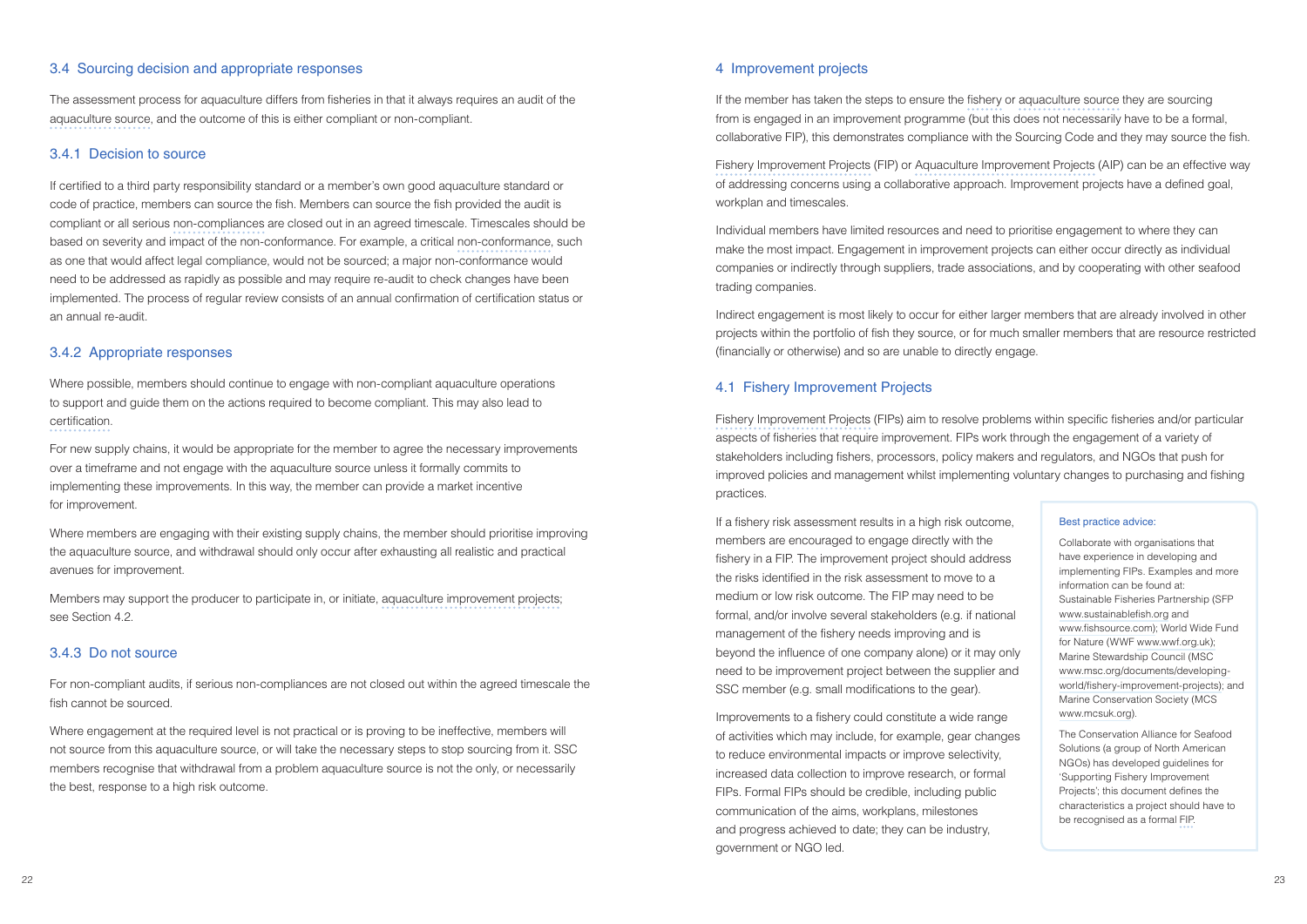#### 4.2 Aquaculture Improvement Projects

Aquaculture Improvement Projects (AIPs) aim to improve policies, practices and management to reduce the environmental impacts of aquaculture either on a regional, farming system, or species level. AIPs work through engagement of stakeholders including farmers, suppliers, policy makers and regulators, and NGOs. Instead of being aimed at improving a particular aquaculture source, they are often aimed at an industry sector as a whole. For example, process improvements may be made in the transport methods to improve biosecurity.

During the assessment of an aquaculture source, the member may identify a need to address the environmental impacts of a group of farms, or improve the processes used by the industry in general to reduce their combined impact. To address wider industry improvements, an AIP may be established.

Some examples of regional environmental impact improvement programmes may be in area management of disease controls with common vaccinations, or by improving feed conversion rates for the industry. The area covered by regional programmes can be defined by different boundaries, such as a common water input or discharge source, or a geographic feature, such as an island or coastal area. Alternatively, it may have defined zonal boundaries such as a government-designated administrative division like a development plan area or areas defined by integrated coastal zone management plans.

If the feed contains wild capture fish, or the farm is stocked partly from wild seedlings, the sources of supply should be assessed using the wild capture risk assessment process. This may result in an AIP to change the source of feed materials for the industry in general, and/or reduce the proportion of wild capture fish in the feed, and/or address the fishery impacts in a FIP.

- Identify the optimal outcome(s) which the activity aims to achieve;
- Identify the decision makers who can influence the outcome(s):
- Examine which other organisations can help influence the outcome(s);
- Investigate the barriers to progress so far. Consider the following questions: Why are the necessary decisions not being made?; What efforts have attempted and failed to influence the relevant specific process(es) in the past?; What needs to change to prompt the required improvement(s)?

#### 4.3 Advocacy initiatives

'Advocacy' is used here to describe the public or private exercising of influence by SSC members in order to affect changes in political decision-making.

In some scenarios, SSC members may initiate advocacy strategies in order to drive improvements for the fishery or farm system in question. This is generally where the sustainability of a source is hindered by the political decision-making of governmental management authorities, rather than by the behaviour of the fishing fleet or producers themselves.

As an example, members might encounter a scenario in which multiple coastal states are exploiting the same fishery but are failing to bilaterally agree TACs and quota allocations in line with the scientific

advice. These conditions may lead to overfishing which traditional improvement efforts by supply chain actors are unable to influence directly, prompting an advocacy response.

Advocacy strategies should have a defined goal, workplan and timescale in order to demonstrate alignment with the SSC Codes.

• If the advocacy achieves its goal within this timescale, identify the main reasons for success and use as a learning exercise. Consider sharing these insights with other members.

Goal: Each advocacy effort should work towards a clearly stated goal. When setting goals, members should:

Workplan: A workplan gives structure, direction and focus to advocacy efforts. The plan should indicate:

- Preliminary research on the topic's background and the landscape of stakeholders within which the advocacy will take place. Identify the varying stakeholder positions: are they supportive of the advocacy direction? Members can identify opportunities to collaborate and amplify the effect of advocacy, increasing likelihood of success. Other stakeholders may be obstructive of the goals, and proactive attempts should be made to convert or, if unsuccessful, mitigate against their potential counter-efforts. Consensus building is considered best practice to influence change.
- What form(s) the advocacy will take. Consider the following options: private or public letters; joint public statements; statements of support to another organisation or campaign; press releases; collection and provision of evidence; meetings with or presentations to relevant decision-makers.
- How often and when the member will engage in correspondence with the decision-maker whom the advocacy aims to influence.
- Milestones which should be met to demonstrate progress and provide opportunity to evaluate advocacy efforts throughout the designated period for engagement.
- Roles and responsibilities, where advocacy is a collective effort. All participants should proactively engage in the advocacy to an extent relative to their influence and resources. Relevant individual inputs might include: supporting a secretariat role for an advocacy project, financially or in-kind; drafting and editing individual or collective statements; identifying and contacting key decision-makers; providing brand logos to demonstrate support for advocacy positions; raising the profile of the initiative through press releases or communication to supply chain contacts<sup>1</sup>.

Timescales: It is important to define timescales at the outset of any improvement effort. Individual members should pre-identify a date by which their goal(s) will be achieved.

#### Best practice advice:

Advocacy efforts may be more effective when supported by multiple stakeholders. Consider using the SSC network to identify and engage like-minded members that would be able to collaborate on the improvement of this fishery or farm system.

 $24$  and  $30$  on the state of policies of neighborhood in policies of now the SOC logo can also be used in  $25$ 1. Refer to page 5 of the SSC Terms of Reference for policies on how the SSC logo can also be used in collective advocacy initiatives.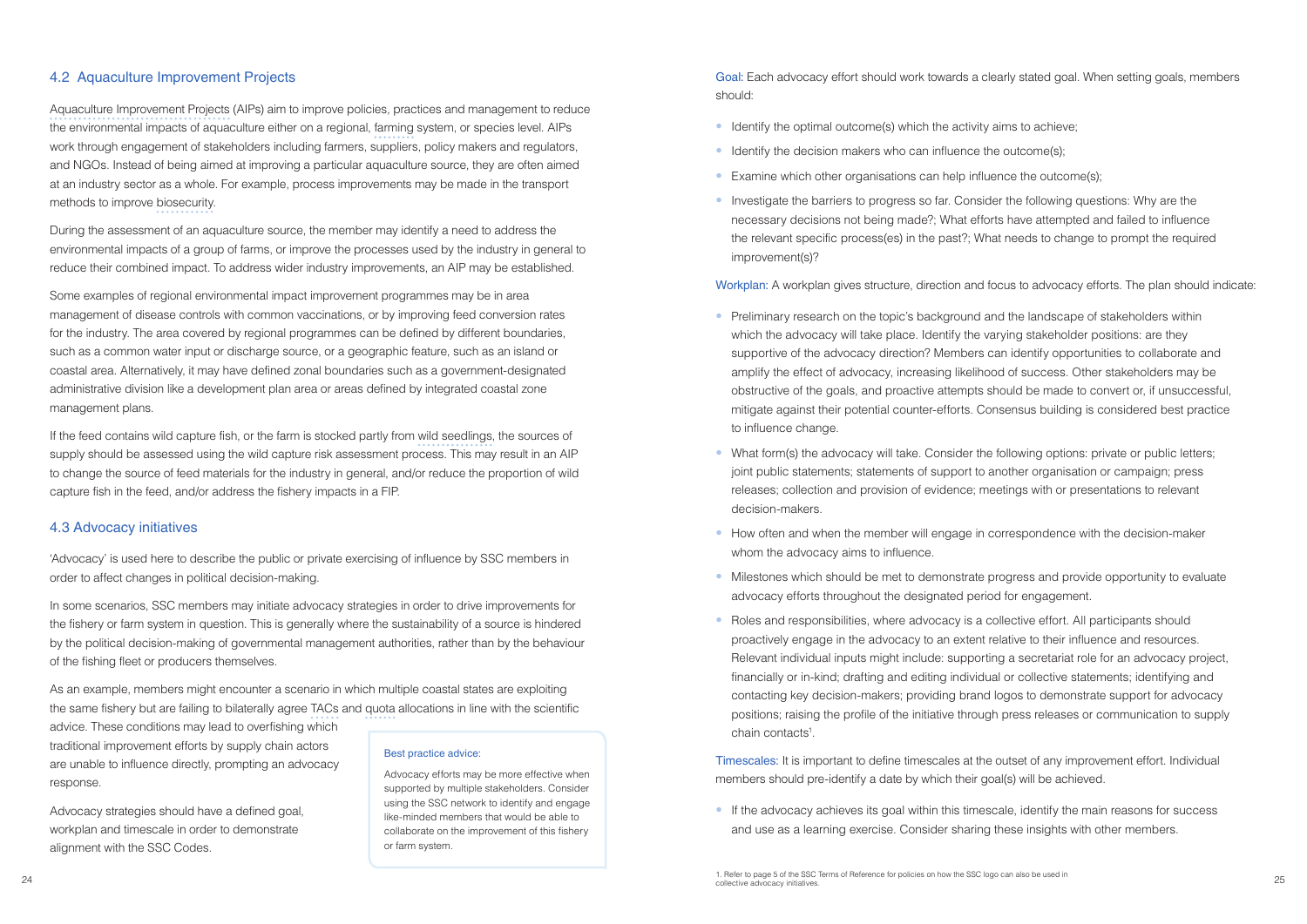- If the advocacy does not achieve its goal within this timescale but a critical evaluation of the workplan has identified new opportunities for influence, the member may choose to develop a new engagement plan. This plan should include significant differentiating features from previous efforts which demonstrate a reasonable likelihood of success.
- If the advocacy does not achieve its goal within this timescale and engagement at the required level is not practical or is not proving to be effective, members should no longer source from the fishery or farm system in question.
- In all cases, outcomes should be recorded in order to inform the scoping of future advocacy initiatives.

Using formal FIP/AIP frameworks can be helpful to structure and monitor the progress of advocacy initiatives, but this approach is not a requirement for meeting the SSC Codes.

For transparency, advocacy initiatives should consider public communication of their aims, workplans, milestones and progress achieved to date. Members may choose to keep sensitive elements of advocacy planning documents (e.g. specific stakeholder mapping) confidential.

Members should continue to engage in direct traditional improvements to the farm or fishery where possible.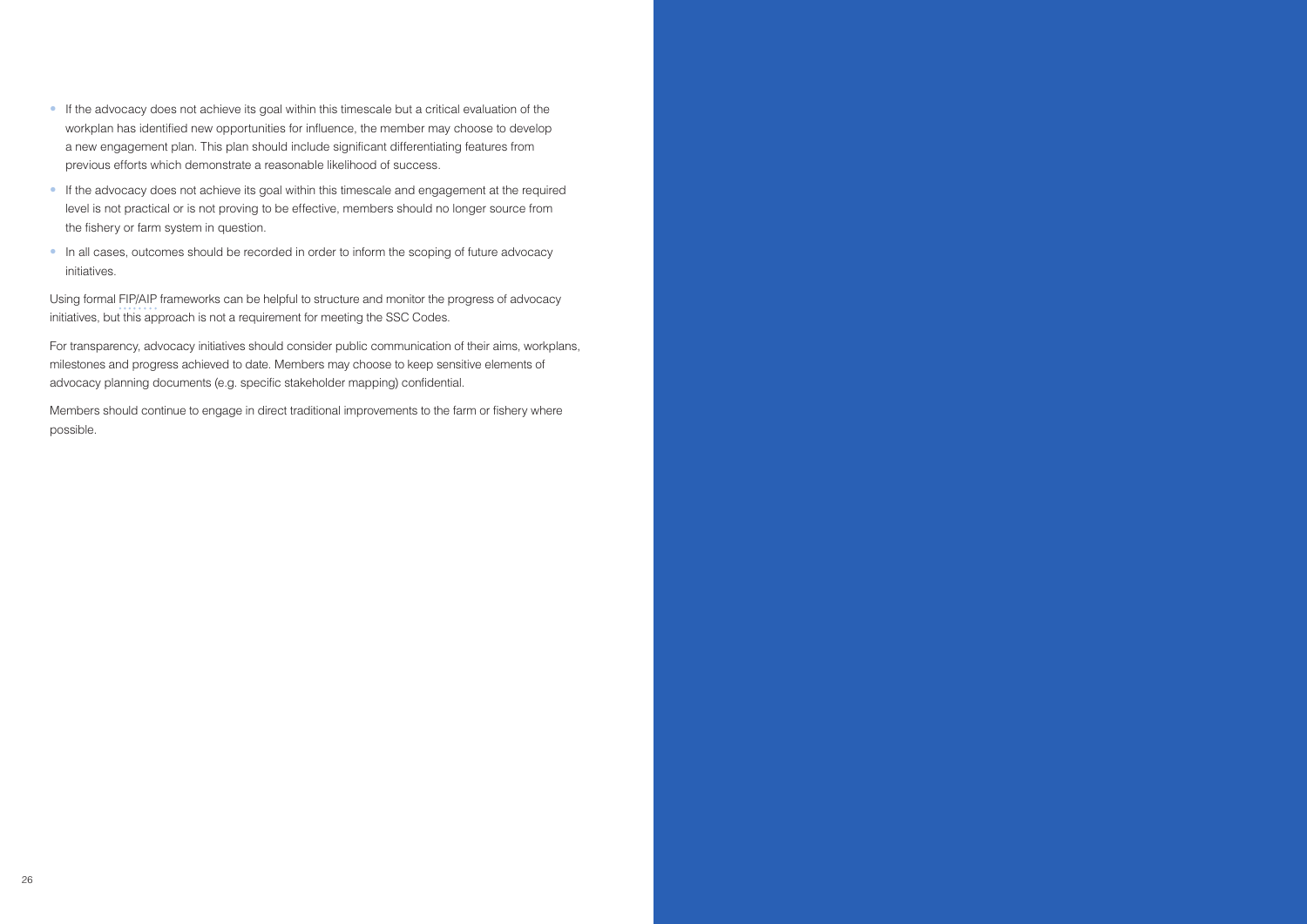## Part 2 The Voluntary Code of Conduct on Environmental Claims

#### 5 Introduction

The Voluntary Code on Environmental Claims ('the Labelling Code') commits SSC members, where they choose to make a self-declared environmental claim, to only do so in accordance with the minimum criteria set out in the Labelling Code.

The Labelling Code aims to harmonise labelling of own-brand seafood among SSC members. This means that there will be more clarity for consumers and other businesses when buying fish. Communication about fish needs to be clear, consistent and meaningful.

Environmental claims can be communicated through product labels, websites, point of sale materials (posters, billboards, leaflets, menus), and other promotional materials or images, as well as other forms of public facing or business to business communication.

#### 6 Environmental claims

To comply with the Labelling Code, members can only use two categories of environmental claims on own-brand products. These are claims regarding sustainability and responsibility. Both sustainability and responsibility claims can only be made for fish derived from fisheries or farms that meet the relevant minimum criteria, as set out in the Labelling Code, and where sufficient documentation is available to support this claim. Where these minimum criteria cannot be met, however, no such claims can be made.

The Labelling Code is without prejudice to the requirements set by any ecolabel or third party certification standard owner used by the member. This includes the use of any associated trademarks, claims and logos.

#### 6.1 Sustainability

Sustainability relates to the current environmental and management status of the fish. This means that the fishery has a limited impact on the ecosystem. Examples of key international standards and codes of conduct are detailed in Section 7.1.

At present, sustainability claims cannot be made for aquaculture as the SSC is not aware of any existing certification standards that make claims of sustainability. Those standards currently in place are certifying products with claims of responsibility. If and when the situation changes and farms are able to meet criteria and thus claim sustainability, this guidance will be revised accordingly. Any fish that meets the criteria for sustainability in the Labelling Code can alternatively carry claims regarding responsibility.

#### Best practice advice:

Encourage consumers to learn more about the SSC and any environmental claims being made by directing them to the SSC website www.sustainableseafoodcoalition.org.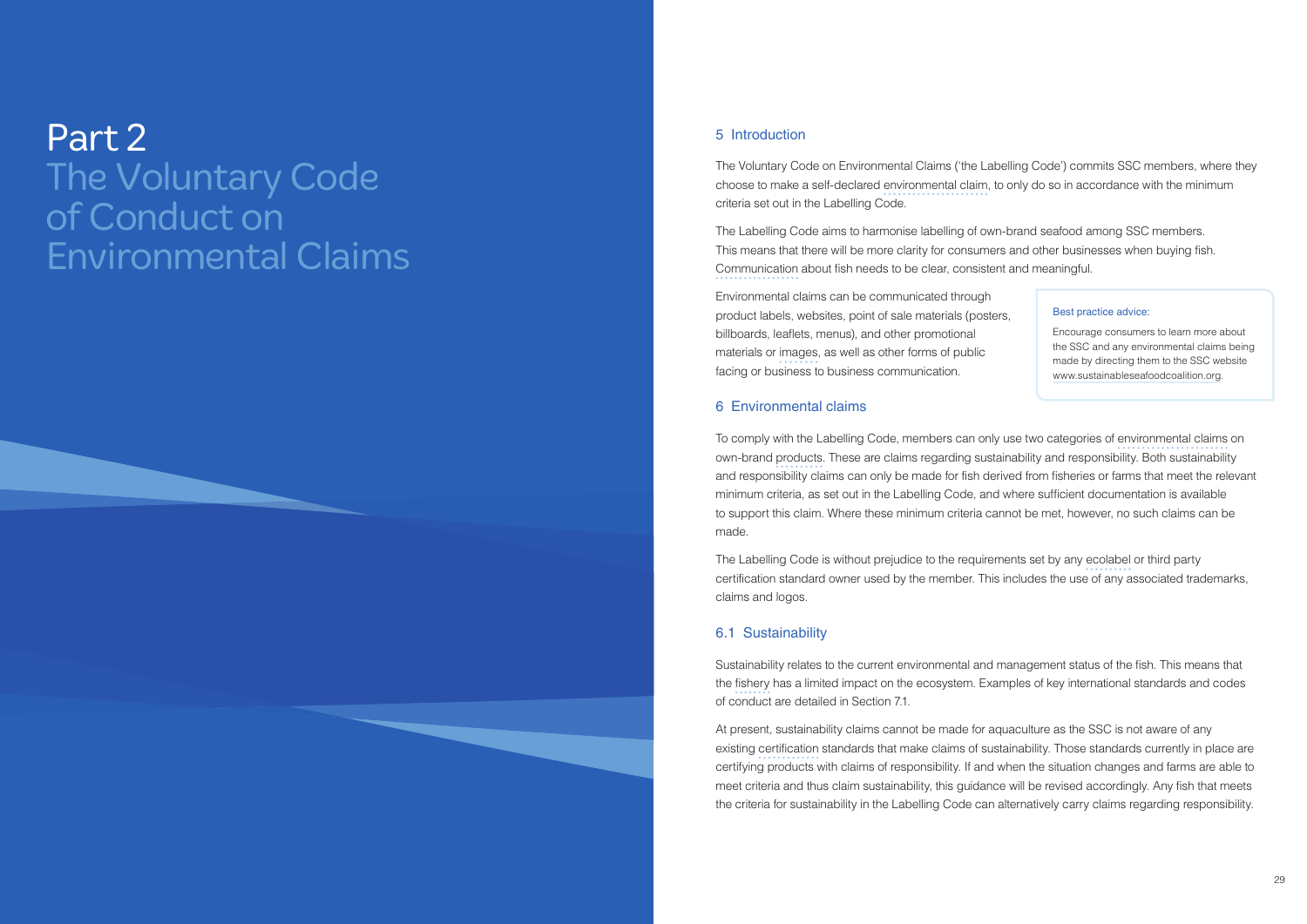#### 6.2 Responsibility

Responsibility relates to the behaviour of the business. Once all criteria for the Sourcing Code are met, members may make responsibility claims on any own-brand fish. Claims are optional; there is no requirement to make any such claim.

#### 6.3 Additional claims

It is very easy to mislead a consumer by using terms that are difficult to provide evidence for. The SSC believes some terms lack meaning, including 'environmentally friendly', 'better for the environment', 'eco' and 'green', as set out in Defra's 'Environmental claims and labels: guidance for businesses' **[**ä**]** . These terms must not be used. Terms with an agreed definition such as 'well-managed', as used in the FAO's 'Product Certification and Ecolabelling for Fisheries Sustainability' **[**ä**]** , may be used as long as it is included alongside the relevant sustainability or responsibility claim.

In conjunction with the relevant sustainability or responsibility claim, members may wish to include additional terms related to the environmental practices of the fishery or farm. These terms must be clear, consistent and meaningful descriptors of practices, and follow the general principles of the Labelling **Code** 

#### 6.4 Images: claims by association

Images used in relation to a fish or fishery product must not mislead the consumer in any way. Images should show a clear and accurate reflection of the fishing or farming method, the area it was sourced from, and/or any other defining characteristics. This applies to all images used, whether on-pack, online, in advertisements or in any other communication. It would not be appropriate, for example, to use a picture of an artisanal fisherman if the fish was caught as part of a long-line fishery.

#### 6.5 Factual information

Other factual information that is not legally required can also be provided as long as it is consistent with the Labelling Code. This includes information such as date of catch or production techniques and practices. As with environmental claims, a clear, consistent and meaningful approach should be taken. See Appendix 3 for details of legal requirements for mandatory and voluntary labelling.

- A fish pie in which 95% of all the fish meet the criteria for claims of sustainability could be labelled 'made with sustainably sourced fish'.
- In a fish stick, if 90% of the fish used is pollock, which meets the Labelling Code criteria for sustainability, but the other 10% of fish ingredients do not, members cannot make a sustainability claim on the whole stick (e.g. 'sustainably sourced fish stick') but can on the pollock element of it (e.g. fish stick with sustainably sourced pollock).
- In a dish where all of the fish is the same species from the same area (e.g. cod from the North Sea), if 80% is sourced from vessels belonging to a country which has third party sustainability certification (e.g. UK), and the rest comes from vessels flagged to a different country that does not have certification (e.g. Norway), members cannot make a claim on the product.
- A seafood paella in which only the haddock and the mussels meet the criteria for sustainability and the prawns in it do not, could be labelled 'seafood paella with sustainably sourced haddock and mussels'.

#### 6.6 The 95% commitment

- An independent certification to a credible third party standard; or
- An equivalent level of stewardship and assurance of provenance (i.e. an independent audit that meets the criteria in Section 7.1).

This commitment addresses all claims in relation to a product or dish containing fish, such as a fish pie or crab sticks. It does not relate to other ingredients, such as breadcrumbs in a fish cake, but does include the fish based ingredients, such as stock. It applies to a product or dish that contains:

- Fish from more than one fishery or aquaculture source;
- Fish from more than one country; or
- Several species of fish.

At least 95% (by weight) of the component fish in the product or dish must satisfy the criteria for any claims and, ideally, this should be 100%. This only relates to sustainability or responsibility claims and not to providing further information or for the use of images, which should both relate to 100% of the fish.

#### *Examples of the 95% commitment*

#### 7 Labelling for claims regarding sustainability

Members can only make a sustainability claim if they can demonstrate that the minimum criteria in the Labelling Code have been met. This can be through: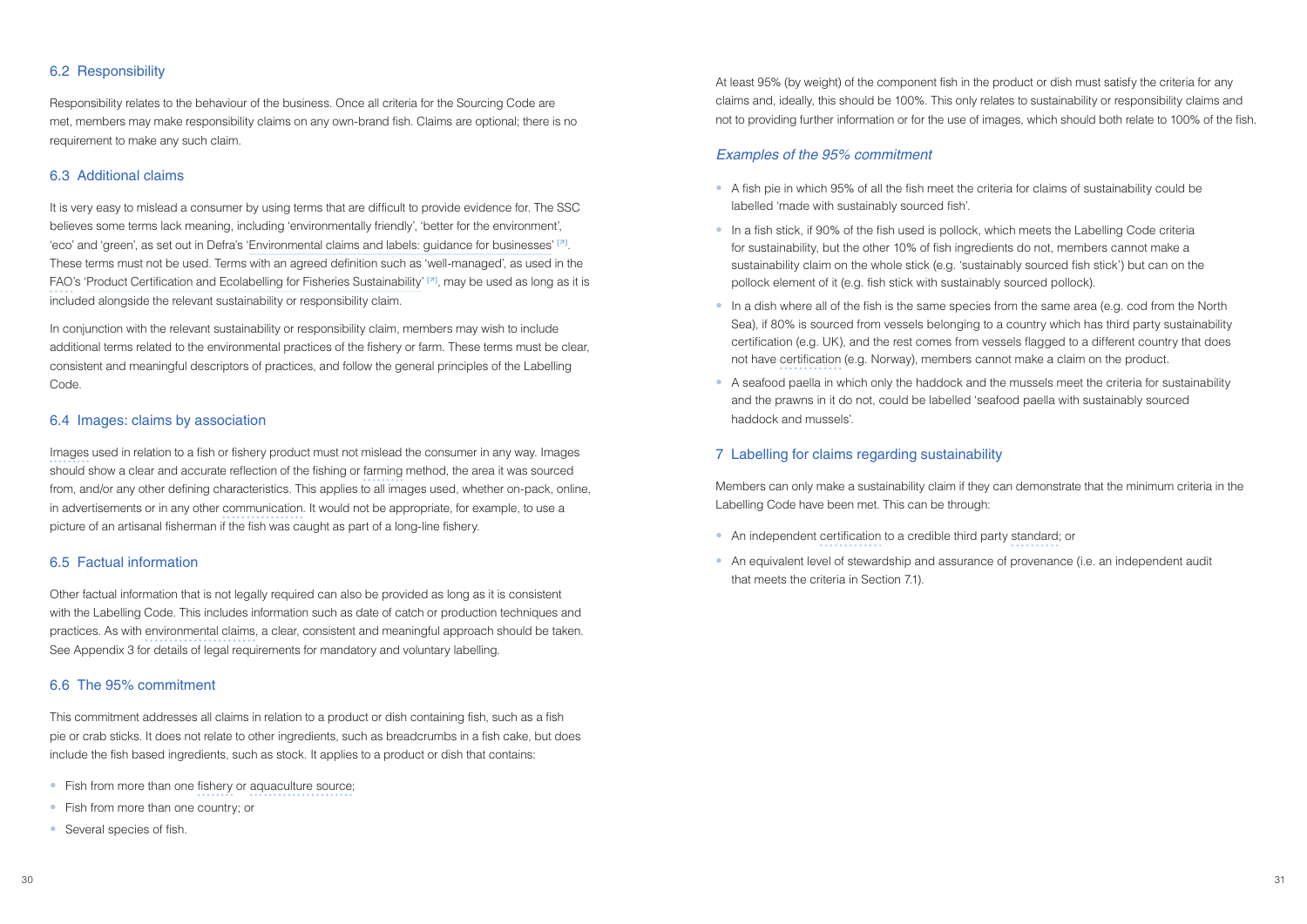#### 7.1 Minimum criteria

For all sustainability claims, the following minimum criteria should be met:

- An independently audited chain of custody is in place to trace the fish from point of sale to its source fishery;
- The source fishery is monitored at least every two years through a surveillance audit and fully reassessed every five years by the independent auditors;
- The source fishery is consistent with the principles of relevant key international standards and codes of conduct and is operated in a manner consistent with the principles of the FAO Code of Conduct for Responsible Fisheries **[**ä**]** ;
- Where relevant, the use of labels is consistent with the relevant<sup>2</sup> ISO standard guidelines on product labelling;
- Without prejudice to requirements for bodies operating product certification systems (e.g. ISO 17065 **[**ä**]** ) the standard and audit are transparent and participatory, open to formal input and review, and provides opportunity for stakeholder comment and objection;
- Audits are performed by independent auditors that are accredited to a standard recognised by international accreditation meeting, at a minimum, ISO 17065 **[**ä**]** ; and
- Any certification is consistent with the FAO guidelines for the ecolabelling of fish and fishery products from marine capture fisheries **[**ä**]** .

#### 7.2 Additional points

If independent certification for the source fishery is suspended and/or the fishery no longer meets the minimum criteria in the Labelling Code, claims of sustainability will no longer be made. Claims may still be made on stock bought when the fishery did meet the commitments, but no claims may be made on new stock sourced and labelled after the source fishery was suspended or stopped meeting the criteria.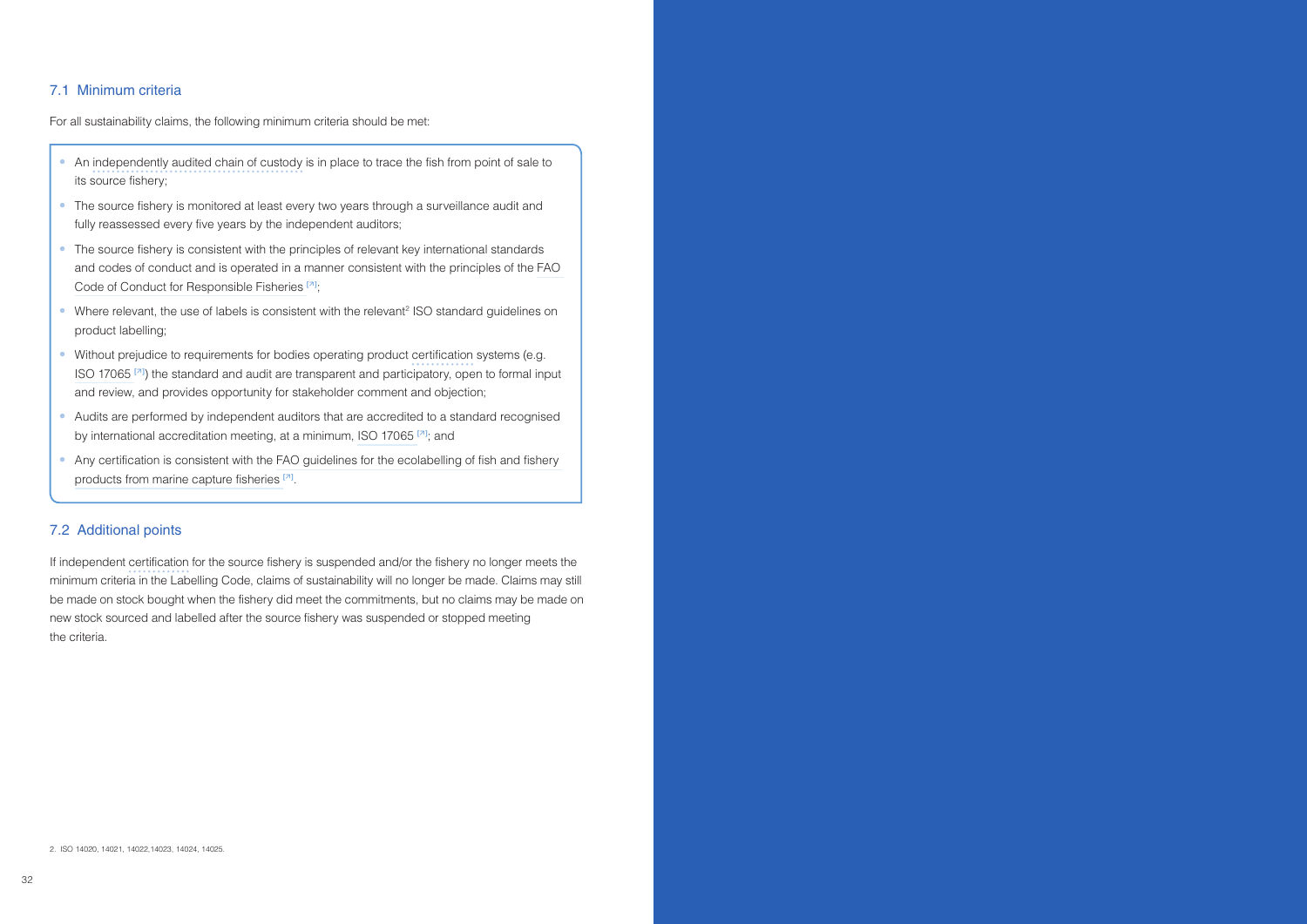#### Appendix 1: Summary of Key Principles in FAO Code of Conduct for Responsible Fisheries **[**ä**]**

The key principles in this document apply at a member state level, not an individual business level, but are aimed at any organisation involved in the conservation or management of fishery resources. For further detail readers must refer to the full, original document. The key principles are:

- Taking into account the biological characteristics of the resources and their environment; assigning priority to undertake research and data collection; encouraging bilateral and multilateral cooperation in research as appropriate; and recognising the trans-boundary nature of aquatic ecosystems;
- Adopting management measures that ensure the conservation of both the target and any associated or dependent species. Where both selective and environmentally safe fishing gear and practices occur, these should be recognised and prioritised in establishing fishery conservation management;
- Minimising waste, catch of non-target species, and impacts on associated or dependent species;
- Protecting and rehabilitating critical fisheries habitats in aquatic ecosystems including mangroves, lagoons and reefs. Habitat protection efforts should focus on limiting destruction, degradation, pollution and other significant impacts resulting from human activities that threaten the viability of fishery resources;
- Considering social impacts alongside economic ones; and
- Promoting research into the environmental and social impacts of fishing gear and the impact of such gear on biodiversity and coastal fishing communities.

- Assures the health and welfare of farmed aquatic animals, by optimizing health through minimizing stress, reducing aquatic animal disease risks and maintaining a healthy culture environment at all phases of the production cycle (animal health and welfare);
- Ensures food safety by implementing appropriate national or international standards and regulations including those defined by FAO/WHO Codex Alimentarius (food safety);

#### Appendix 2: Summary of Key Principles in FAO Technical Guidelines for Aquaculture Certification **[**ä**]**

Minimum substantive criteria for developing aquaculture certification standards are described by the FAO and provided for a) animal health and welfare; b) food safety; c) environmental integrity; and d) socio-economic aspects. The extent to which a certification standard seeks to address the issues should be explicitly stated by the standard. For further detail readers must refer to the full, original document.

Aquaculture activities are conducted in a manner that:

## Appendices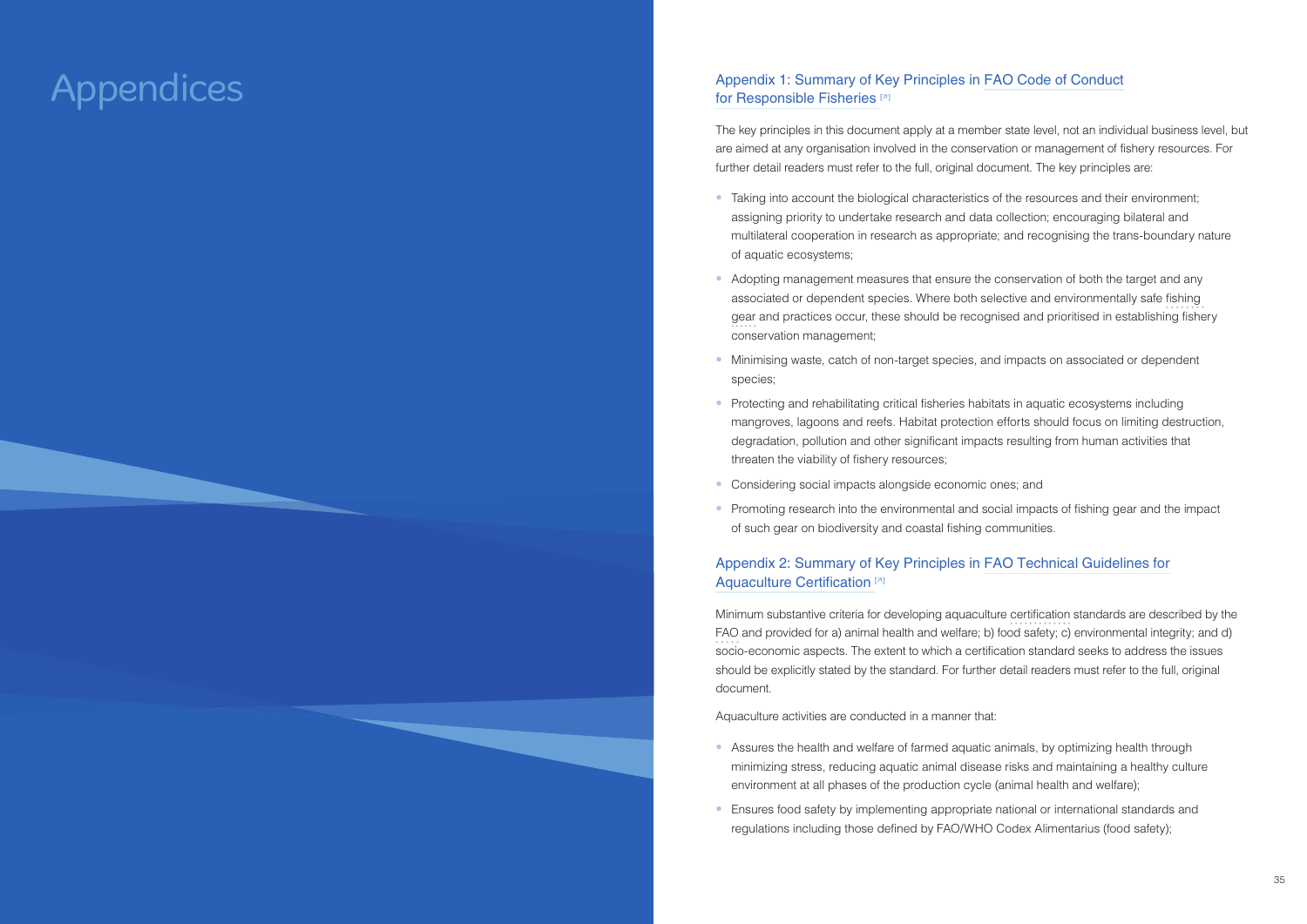- Is in accordance with local, national and international laws and regulations; encourages restoration of habitats and sites damaged by previous uses in aquaculture; ensures impacts are identified and adverse impacts are managed or mitigated to an acceptable level; uses native species for culture and measures to minimize unintentional release or escape of cultured species into natural environments (environmental integrity);
- Sets measurable benchmarks that encourage improvement and innovation in environmental performance of aquaculture. Certification standards may consider application of the "precautionary approach" in accordance with the relevant provisions of the FAO Code of Conduct for Responsible Fisheries [Web<sub>7]</sub>;
- Approaches risk through a suitable scientific method of assessing the likelihood of events and the magnitude of impacts, and take into account relevant uncertainties. Appropriate reference points should be determined and remedial actions taken if reference points are approached or exceeded. Certification standards should endeavour to promote the internalization of environmental costs (risk analysis); and
- Is socially responsible and within national rules and regulations, with regard to the ILO Convention on labour rights, not jeopardizing the livelihood of aquaculture workers and local communities (socio-economic aspects).

#### Appendix 3: Legal requirements

The Sourcing and Labelling Codes are voluntary and do not replace any existing or future legal requirements. Businesses must refer to the original legislation for full requirements. It is the responsibility of the member to ensure their labelling meets such mandatory requirements including, but not limited to the following legislation and amendments thereto:

- Fish Labelling Regulations 2013 **[**ä**]** ;
- Fisheries Control Regulation **[**ä**]** ; and
- The Common Organisation of the Markets **[**ä**]** (CMO)

The Consumer Protection from Unfair Trading Regulations 2008 requires all information to consumers to be fair and honest. The Advertising Standards Authority is responsible for complaints about all advertisements and promotions.

For more information on the CMO regulation and other relevant labelling legislation, see www.seafish.org/industry-support/legislation **[**ä**]** .

#### Appendix 4: Glossary

#### AIP

See Aquaculture Improvement Project, see section 4.

#### AIPCE-CEP

AIPCE is the European Fish Processors Association; CEP is the European Federation of National Organisations of Importers and Exporters of Fish www.aipce-cep.org **[**ä**]**

#### Appropriate actions

Actions to be taken by the member in response to the risk assessment outcome.

#### **Aquaculture**

The farming of any aquatic organisms including, but not limited to fish, molluscs, crustaceans, aquatic plants, reptiles and amphibians.

#### Aquaculture Improvement Programme (AIP)

An alliance of stakeholders working together to address sustainability issues in a fish-farming process or region. AIPs work to reduce environmental impacts of aquaculture particularly on a regional level. See Section 4 for further information.

#### Aquaculture source

Each of the processes in the production chain of fish produced by aquaculture, including sea ranching. This may include the hatchery or source fishery, the farm site, the fish feed, the place of processing and the feed mill.

#### Audit

A planned and documented activity performed by qualified personnel to determine by evaluation of objective evidence the adequacy and compliance with established procedures, and the effectiveness of implementation.

#### First, second and third party audits

First party audits are produced and conducted internally by the company. Second party audits are conducted by an independent body. Third party audits are external and performed by organisations that are independent of both the business and the standard, or the issue referred to.

#### Biological reference point

A scientific reference to help fisheries managers know when a stock and fishing activity is at minimum, safe and target levels. It is determined based on scientific stock assessment data, and usually managers use three types of biological reference point:

- The total amount of biomass (or size) in a stock;
- The biomass of mature fish (which are able to reproduce) in a stock; and
- The fishing mortality (death of fish caused only by fishing) on that stock.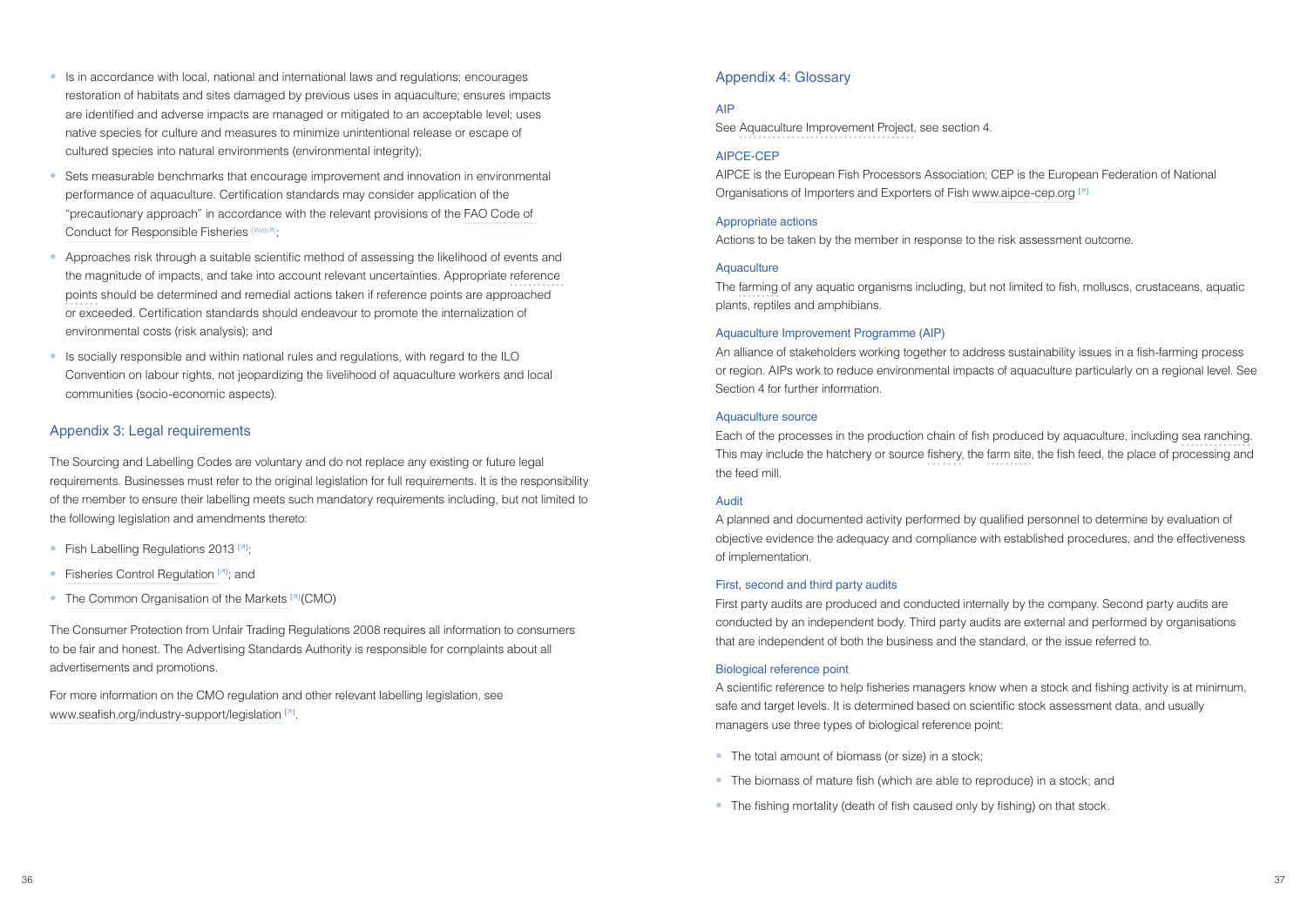#### **Biosecurity**

The procedures or measures designed to protect the population and environment against harmful biological or biochemical substances.

#### **Broodstock**

Broodstock, or broodfish, are a group of mature individuals used in aquaculture for breeding purposes. Broodstock can be a population maintained in captivity as a source of replacement for, or enhancement of, seed and fry numbers.

#### Catch limit

A quantitative limit on all fish caught over a given period.

#### **Certification**

Procedure by which a third party gives written or equivalent assurance that a product, process or service conforms to specified requirements. Certification may be, as appropriate, based on a range of inspection activities which may include continuous inspection in the production chain.

#### Certification body

The party that conducts audits and issues certificates against a given standard, thereby declaring conformity to that standard. The certification body is a third party, not the standard owner, and is responsible for ensuring the standard is adopted and applied consistently.

#### Claim(s)

See Environmental claim.

#### Common name

Commercial names as provided in the Fish Labelling Regulations 2010 or amendments thereafter. Where fish have multiple common names, the SSC recommends using the name that is most commonly found in the UK and/or amongst other SSC members.

#### **Communication**

Any communication by the member regarding their labelling, presentation or advertising of fish to consumers or other businesses. This may include product labels, in-store signs, internet descriptions, magazines, advertisements, images or logos that portray the product origin/claim/information, social media, and direct consumer communications.

#### Conservation red list

A list of threatened and vulnerable species complied by an organisation (e.g. IUCN; RSPB).

#### Conservation reference point

Values of fish stock population parameters (such as biomass or fishing mortality rate) used in fisheries management.

#### **Discards**

The portion of fish or other animals in the catch, which are thrown away, or dumped at sea, either dead or alive, for any reason. It does not include plant materials and post harvest waste such as offal.

#### Ecolabel

A distinctive logo or statement which certifies that the fish has been harvested in compliance with conservation and sustainability standards. The logo or statement is intended to make provision for informed decisions of purchasers whose choice can be relied upon to promote and stimulate the sustainable use of fishery resources.

#### Environmental claim

Claims made by a member with regard to the environmental impacts of a fishery or fish farm on the relevant stock or fish and/or on the wider ecosystem. It includes any ISO type II term, label, image, logo or other commercial communication in relation to all fish products offered for sale, and any commercial communication made in the context of fish, both consumer facing and business to business.

#### Environmental Impact Assessment

A sequential set of activities designed to identify and predict the impacts of a proposed action on the bio-geophysical environment and human health and well being, and to interpret and communicate information about the impacts, including mitigation measures that are likely to eliminate the risks.

#### FAO

Food and Agriculture Organization of the United Nations www.fao.org/home/en/ **[**ä**]**

#### Farm site

The physical location in which the fish is produced.

#### Farming

A form of intervention in the rearing process to enhance production, such as regular stocking, feeding, and protection from predators. Farming also implies individual or corporate ownership of the stock being cultivated. For statistical purposes, aquatic organisms which are harvested by an individual or corporate body which has owned them throughout their rearing period contribute to aquaculture, while aquatic organisms, which are exploitable by the public as a common property resource with or without appropriate licenses, are the harvest of wild capture fisheries.

#### Farming operation (farm)

See Aquaculture source.

#### FIP

See Fishery Improvement Project.

#### Fish

Any wild captured or farmed marine, freshwater, anadromous or catadromous fish, crustacean, mollusc or other aquatic invertebrate used for any purpose (including but not limited to seafood, fishmeal, and fish oil).

#### Fish stocks

Populations of single species, or occasionally species groups, which are caught in a particular geographic region.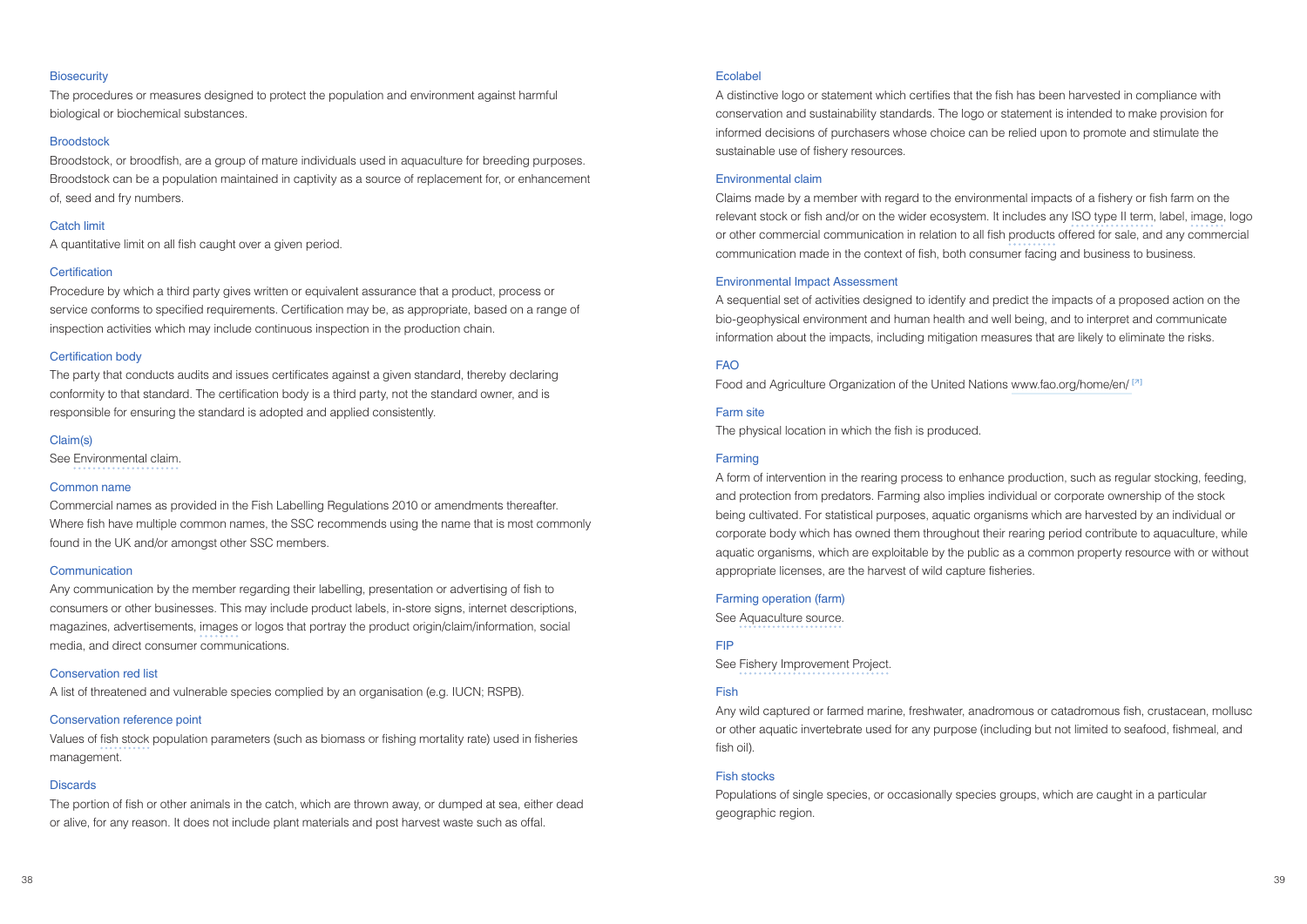#### **Fisherv**

The activity of one particular fishing gear-type or method leading to the harvest of one or more wild species.

#### Fishery Improvement Project (FIP)

An alliance of stakeholders working together to resolve sustainability issues within a specific fishery or to improve a specific aspect of the fishery. A FIP works through key organisations and individuals talking through the management of the fishery and the challenges that it may face, identifying data that needs to be collected, agreeing on a set of priority actions that should be undertaken to improve the fishery, and then overseeing an action plan. See Section 4 for further information.

#### Fishing gear

Tools with which fish and seafood are captured, such as nets, lines, traps and pots.

#### Fishing selectivity

Ability to target and capture fish by size and species during harvesting operations, allowing juvenile fish and non-target species to escape unharmed.

#### **GSSI**

Global Sustainable Seafood Initiative www.ourgssi.org **[**ä**]**

#### ICES

International Council for the Exploration of the Seas www.ices.dk/Pages/default.aspx **[**ä**]**

#### Illegal, Unreported and Unregulated (IUU) fishing

A fishing activity that occurs either as an expressly illegal activity or, at a minimum, an activity undertaken with little regard for applicable regulations. IUU fishing has detrimental economic, social, environmental and safety consequences by undermining management practices and posing a threat to effective conservation and management.

#### Image

Any photograph, drawing, logo or other graphical depiction.

#### Independently audited chain of custody

Independent certifiers carry out assessments of fisheries and businesses against a certification body's standards (e.g. for sustainable fishing and seafood traceability). This ensures the process is robust, credible and meets best practice guidelines for standard-setting organisations as set out by ISEAL and the FAO.

#### Independent certification to a third party standard

An independent assessment to show that specified requirements pertaining to a product, person, process or management system have been met.

#### Independent competent endorsement

An external body that has a demonstrated knowledge and understanding of EU, UK and relevant international fisheries and aquaculture management, practice, regulation and environmental standards and certification standards.

40 41 Own-brand refers to any fish or seafood product that carries the SSC members' name at the point of sale to the final consumer.

#### International Standardisation Organisation (ISO)

ISO is a network of national standards bodies and the largest developer of voluntary international standards www.iso.org/iso/home.htm

#### ISEAL

ISEAL Alliance is a non-governmental organisation whose mission is to strengthen sustainability standards systems for the benefit of people and the environment www.isealalliance.org

#### ISO 17065

ISO 17065 (or EN45011 in its European version) specifies general requirements for third parties operating a product certification system. The accreditation must be performed against a standard and demonstrates competence to certain regulatory authorities.

#### ISO type I claim

Voluntary, multiple-criteria based third party programme that awards a licence which authorises the use of environmental labels on products.

#### ISO type II claim

A single-attribute label developed by the producer for own-branded products.

#### IUCN Red List

An inventory of the global conservation status of biological species, compiled by the IUCN (International Union for the Conservation of Nature) http://www.iucnredlist.org

#### Marine Protected Area

Any area of intertidal or sub-tidal terrain, together with its overlaying waters, and associated flora, fauna, historical and cultural features, which has been reserved by law or other effective means to protect part or all of the enclosed environment.

#### Maximum Sustainable Yield (MSY)

A biological reference point, which is determined based on scientific stock assessment data. Fish stocks at MSY levels are considered healthy. Fish stocks grow in the same way as most other groups of animals; the more mature fish within them that are reproducing, the faster the stock grows. This growth rate increases until competition for resources, such as food, causes it to decrease. It is this peak, where the growth rate is at its highest, that is known as MSY.

#### Member

Member of the Sustainable Seafood Coalition (SSC). An up-to-date list can be found on the website at www.sustainableseafoodcoalition.org/ssc/members

#### Non-conformance

Failure to act in accordance with a standard.

#### Non-compliance

Failure, or refusal, to comply (e.g. with a law, regulation, or term of contract).

#### Own-brand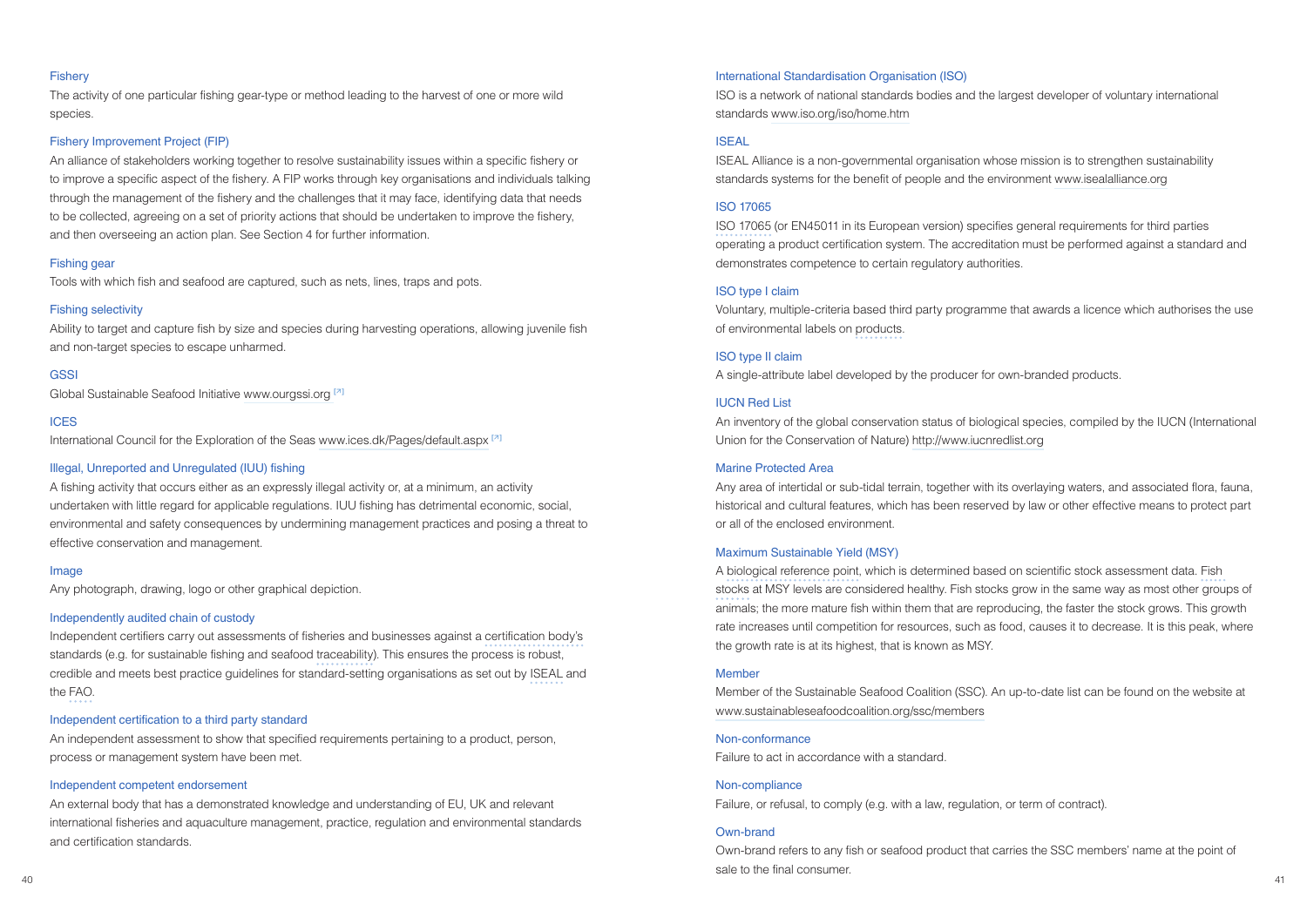#### Precautionary principle

When an activity causes a threat or harm to the environment, general precautionary measures should be taken. Where there are threats of serious or irreversible damage, lack of full scientific certainty should not be used as a reason for postponing cost-effective measures to prevent environmental degradation.

#### **Products**

Any goods or service.

#### Publicly available

Obtainable by any person, without unreasonable barriers of access. In the Labelling Code, this may refer to information in-store, online, by request, or by any other commercial communication.

#### Re-circulated closed system

Refers to an aquaculture system that is independent from the immediate environment. The re-circulatory nature of the system often refers to water use, where water is treated and recycled each time it passes through the aquaculture system.

#### Reference points

A basis or standard for evaluation, assessment or comparison. For example MSY is a biological reference point, estimated by scientific stock assessments, and used in fishery management to determine the maximum amount of fish that can be sustainably harvested.

#### Risk assessment

An estimate of adverse effects that may result from exposure to certain hazards.

#### Risk Assessment for Seafood Sourcing (RASS) tool

An online tool currently under development by Seafish Industry Authority to provide an indication of low, medium or high risk factors (not scores) associated with sourcing from a particular fishery or aquaculture supply chain.

#### Scientific name

Written as '*Genus species*' and often referred to as the Latin name.

#### Sea pens

A fenced, netted structure, located in the open sea and used in aquaculture practices, that is fixed to the bottom substrate allowing free water exchange.

#### Sea ranching

The harvest of enhanced capture fisheries to raise aquatic animals under extensive production systems in open space where they grow using natural food supplies. These are generally intended for human consumption. In some cases, these species may be released by national authorities and re-captured by fishermen as wild animals.

#### **Selectivity**

See fishing selectivity.

#### **Standard**

Rules, guidelines or characteristics for products, processes and/or production methods whereby

compliance is not mandatory. The standard may also cover relevant terminology, symbols, packaging, marking or labelling requirements.

#### Standard setter

The organisation responsible for managing the development or revision of a standard.

#### Sufficient measures

Measures to ensure a full traceability system, as described in the traceability section.

#### Third Party Certification

A form of certification in which the producer's claim of conformity is validated, as part of a specific program, by a technically and otherwise competent body other than one controlled by the producer or buyer. The third party certifier performs an audit specific to the certification program to ensure that the producer's claims are valid.

#### Threatened, endangered or protected (TEP) species

Species that are protected under national or international laws, or listed as threatened or endangered on conservation lists, such as the IUCN Red List.

#### **Traceability**

Full chronological documentation of the fish from the time it is harvested from the source fishery or farm to the point when the final environmental claim is made.

#### Veterinary Health Plan

Veterinary health and welfare plans (VHWPs) are action plans aimed at improving the health and welfare of farm animals, which are drawn up between the farmer and his or her veterinary surgeon.

#### Wider environmental impacts of fishing activities

Impacts to the environment beyond the immediate targeted stock fish, such as by-catch of non-target species, damage to benthic habitats and other habitat destruction.

#### Wild capture

Fish harvested from a wild resource, such as the sea or a river.

#### Wild seed

This can refer to eggs, spawn, offspring, progeny or brood of the aquatic organism (including aquatic plants) being cultured. The seed may also be referred to as fry, larvae, postlarvae, spat, and fingerlings. They may originate from captive breeding programmes or caught from the wild.

#### Appendix 5: Useful references

#### FIPs

The FIP Directory (http://fisheryimprovementprojects.org **[**ä**]** ) is a list of organisations that may be able to provide information, advice, or funding for FIPs.

Conservation Alliance for Seafood Solutions' Guidelines for supporting FIPs http://www.solutionsforseafood.org/projects/fishery-improvement/ **[**ä**]**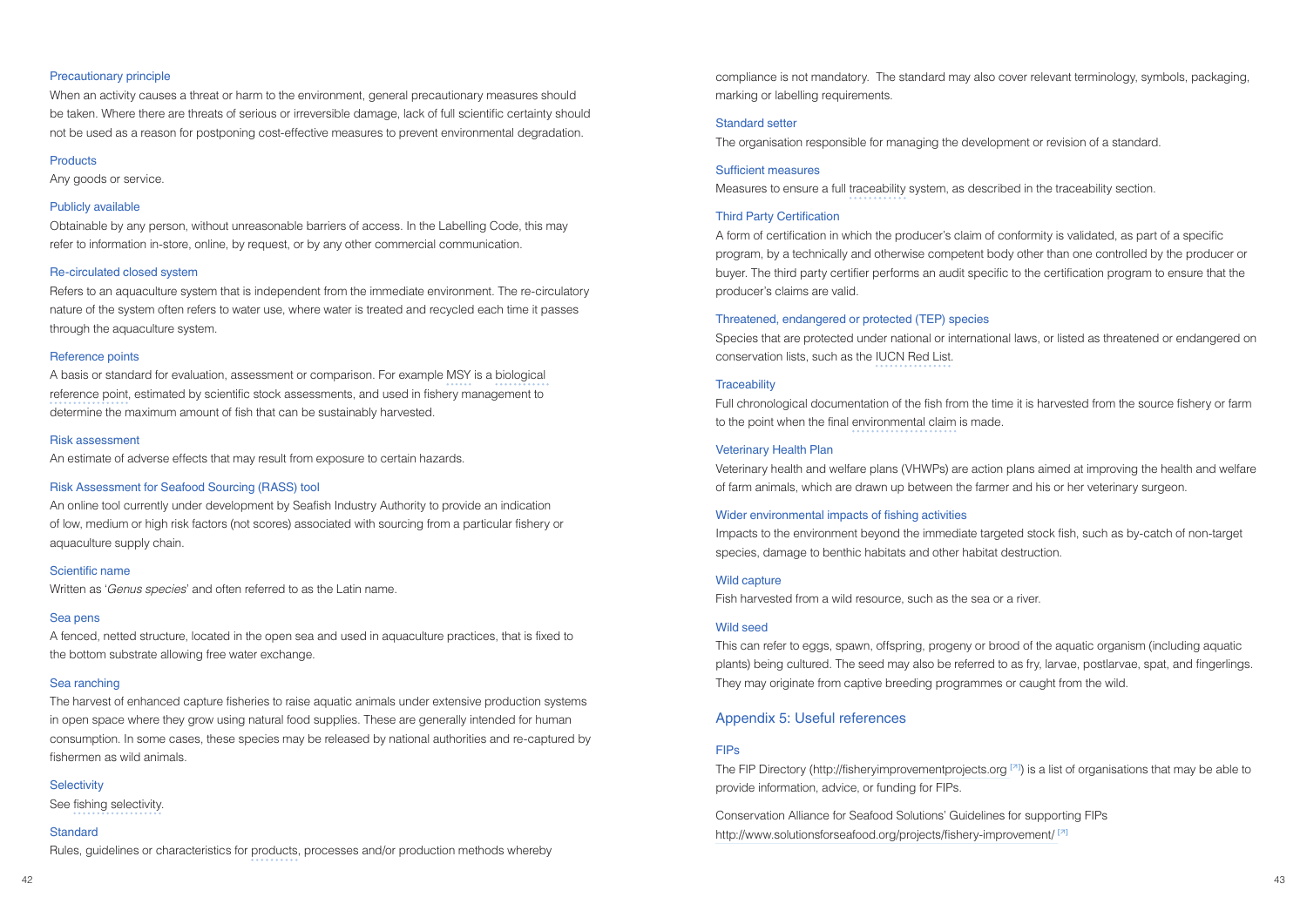#### Global Fishing Watch

Global Fishing Watch (http://globalfishingwatch.org/ **[**ä**]** ) is the product of a technology partnership between SkyTruth, Oceana and Google that is designed to show all of the trackable fishing activity in the ocean. This interactive web tool – currently in prototype stage – is being built to enable anyone to visualise the global fishing fleet in space and time.

#### IUU fishing, and yellow and red cards

In an effort to combat IUU fishing, the EU implemented Regulation (EC) No 1010/2009, which came into force in January 2010. Under this regulation the EU conducts an assessment of pre-identified non-cooperating third countries (i.e. countries outside the EU). If the European Commission believes a country is failing to do enough to combat IUU fishing, it gives them a yellow card warning. The country's progress to address the issues that the Commission has highlighted is monitored regularly, and if the situation improves the country can be issued a green card. However, if the European Commission feels that not enough is being done, it can propose a red card, and if the Council of Ministers agrees, then that country can be identified as non-cooperating and blacklisted. This means trade measures are put in place banning all or certain species of fish from that country entering the EU until the country improves and is taken off the list. Many countries have successfully moved from a blacklisting (red) or yellow card to a green card.

#### Seafood Traceability Financial Tool (Global Food Traceability Center)

The Seafood Traceability Financial Tool (https://seafoodtraceability.org/ **[**ä**]** ) aims to help organisations in the seafood industry assess the financial impact (costs and benefits) associated with implementing traceability.